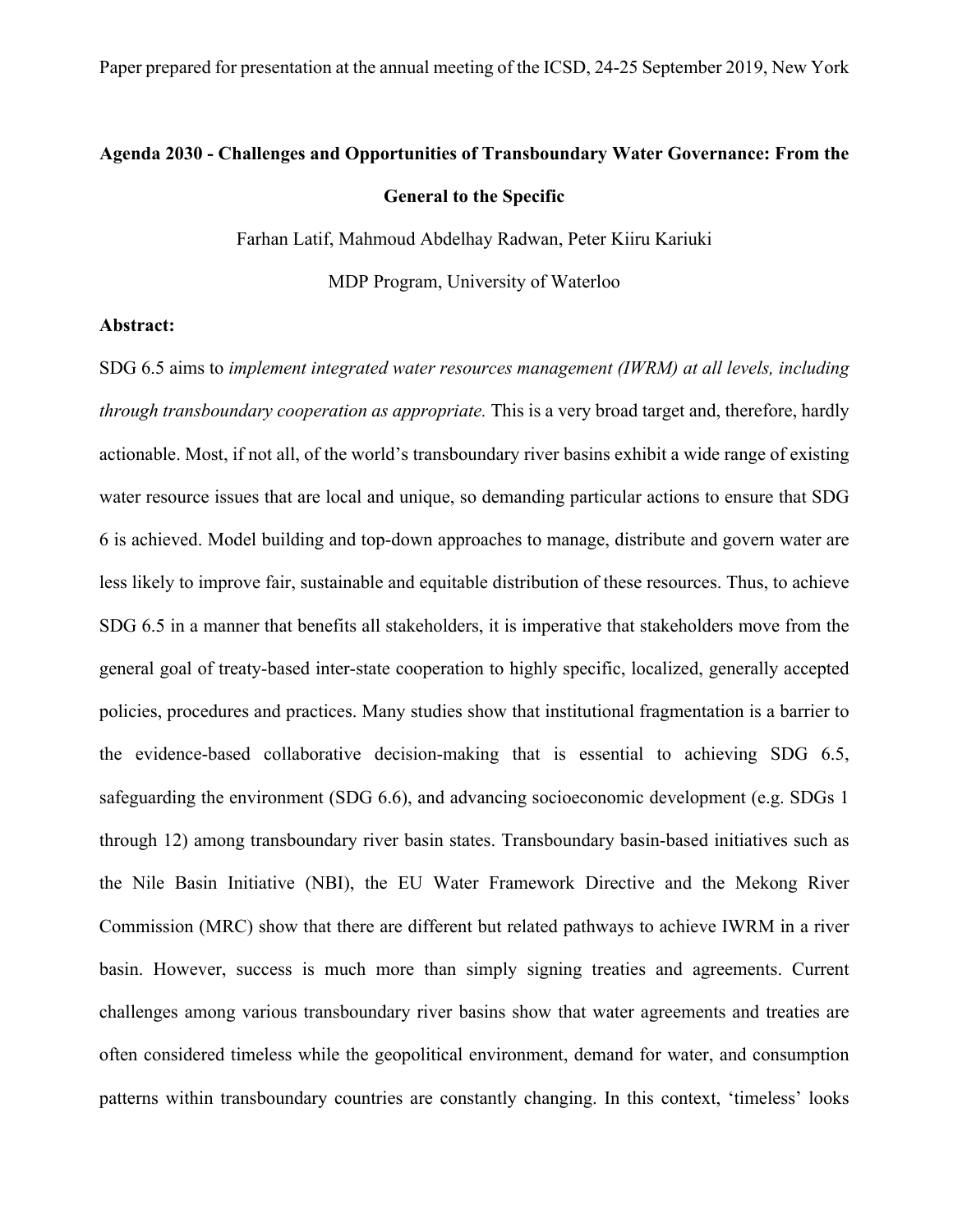more like 'inflexible'. If there is not a process for ongoing adjustment in agreements, it can lead to conflicts and gaps that give rise to less equitable water governance practices. Increasing operational arrangements for water cooperation in water basins through agreements are less likely to be meaningful unless the operational arrangements are equitable and promote sustainable mutual growth for all stakeholders at all levels. In this paper, we draw on different case studies to illustrate necessary and viable ways and means of moving beyond the general goal of getting to agreement toward actionable elements that will ensure environmentally sustainable, socially equitable and economically efficient water access, use and management in transboundary settings.

#### **Keywords:**

Water security, localized IWRM, transboundary water governance, Nile River Basin, Nile Basin Initiative

# **Introduction**

The Agenda 2030 for transboundary water governance strives to expand the proportion of transboundary basin area with an operational arrangement for water cooperation, and achieve IWRM (Integrated Water Resource Management) by creating a better environment for transboundary cooperation (UN, 2016). The stated goal of moving from *nation-based approach* towards transboundary water resources management to *basin-based cooperation structures* faces numerous sociopolitical and economic challenges that are complex, local, and demand careful mapping of interests and concerns at all levels.

The intention to create an enabling environment for all, increasing participation and institutional capacity, ensuring sustainable financing, and introducing better management practices entails extensive efforts to localize the transboundary water resource management SDGs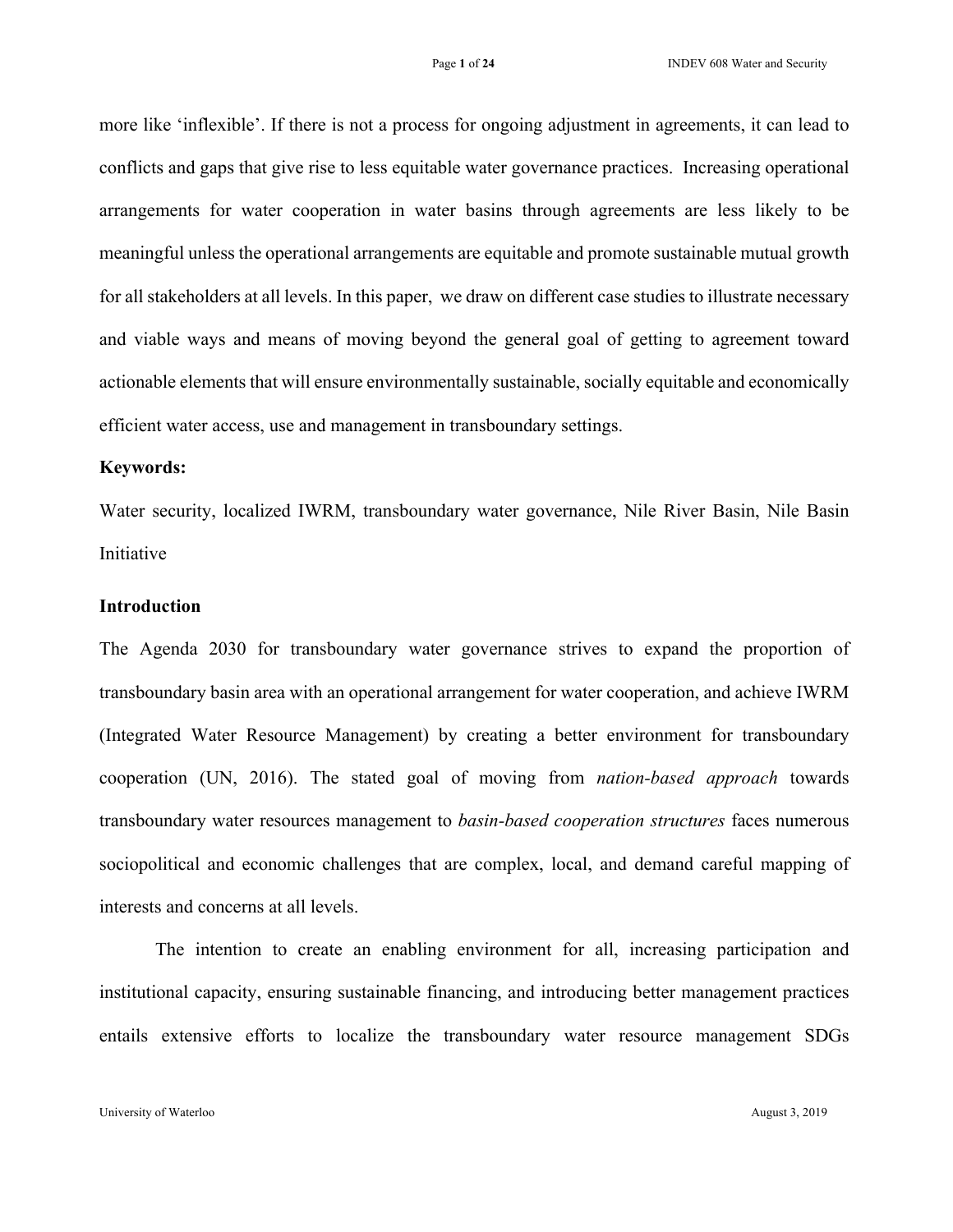systematically. To achieve the SDG targets in various parts of the globe, it is essential to encourage personalized strategies that are based on multi-dimensional stakeholder engagement principals that do not leave anyone, especially the vulnerable groups behind. Increasing operational arrangements for water cooperation in water basins is less likely to be meaningful unless the operational arrangements are equitable and promote sustainable mutual growth for all stakeholders at all levels.

This paper will discuss the challenges and opportunities of transboundary water governance and attempt to elaborate on the critical components that may help bridge the gap between the stated transboundary sustainable development goals, and the specific, local challenges faced by the communities inhabiting and depending on transboundary river basins. The paper uses the Nile basin as a case study for conflict resolution strategies. The primary goal of the paper is to illustrate several specific ways to achieve SDG 6.5. In our view, Target 6.5 is too general and therefore not actionable; the paper seeks to remedy this shortcoming through actionable processes.

| Broad SDG 6.5 targets and indicators                                                                                                        | Actionable river basin target                                                                                                                                       |
|---------------------------------------------------------------------------------------------------------------------------------------------|---------------------------------------------------------------------------------------------------------------------------------------------------------------------|
| By 2030, implement integrated water<br>resources management at all levels, including<br>through transboundary cooperation as<br>appropriate | By 2030, achieve IWRM in transboundary river<br>basins through development and implementation<br>of tailored IWRM action plans in 310<br>transboundary river basins |
| Degree of integrated water resources<br>management implementation                                                                           | Degree of the river basin's tailored IWRM action<br>plan implemented and adopted by the<br>transboundary river basin water users                                    |
| Enabling environment                                                                                                                        | Presence of organized governing structures that<br>are inclusive and promote an enabling<br>environment                                                             |
| Institutions and participation                                                                                                              | Establishment of robust participatory institutions<br>at all river basin levels                                                                                     |
| Management instruments                                                                                                                      | Localized IWRM tools                                                                                                                                                |
| Financing                                                                                                                                   | Strategy for long-term sustainable financing                                                                                                                        |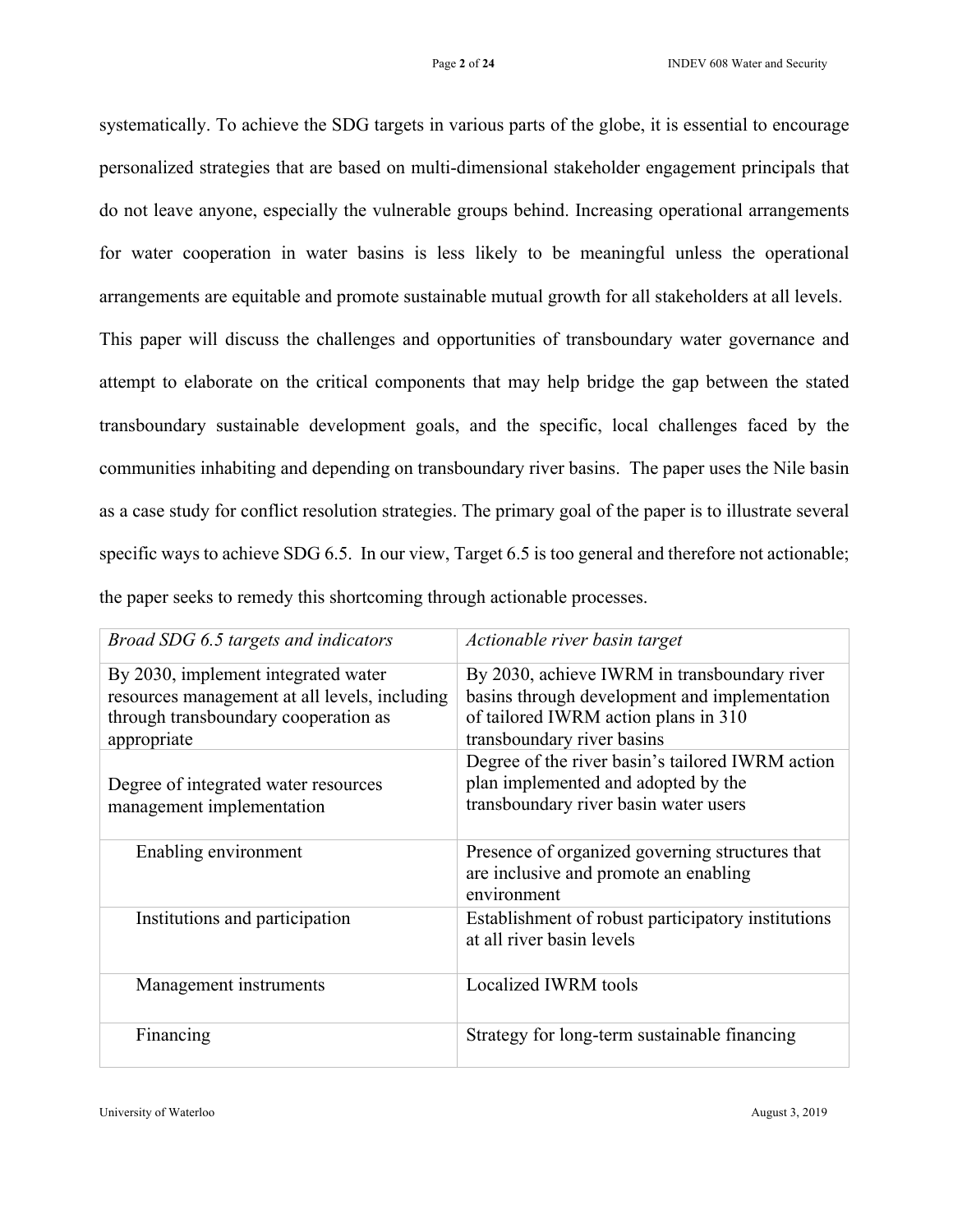| Proportion of transboundary basin area with<br>an operational arrangement for water<br>cooperation | The proportion of transboundary basin area with<br>a jointly agreed, and active operational<br>arrangement for water cooperation |
|----------------------------------------------------------------------------------------------------|----------------------------------------------------------------------------------------------------------------------------------|
| Existence of a joint body                                                                          | Existence of an active joint body that represents<br>the interests of all basin stakeholders of all levels                       |
| Joint or coordinated management plans<br>or objectives                                             | Develop and implement joint distribution and<br>management plans                                                                 |
| Regular, formal communication between<br>riparian countries (at least once a year)                 | River basin joint body member institutes and<br>organizations attending and participating in all<br>joint body meetings          |
| Regular exchange of data and<br>information (at least once a year).                                | Development and implementation of shared<br>IWRM information and communication systems<br>to exchange data                       |

This paper is structured around a basic framework that can be used to connect local action to the SDG target 6.5. The paper proposes a systematic approach to identify and engage with all stakeholders of a transboundary river basin as a foundational step to improving transboundary river basin governance and achieving IWRM within a transboundary river basin. This process should be followed by the practice of collecting and coordinating information on the indigenous practices used to manage transboundary water resources, state of local transboundary water governance practices, and existing local IWRM actions. The paper further highlights the importance of localizing IWRM tools and illustrates how some river basins have accomplished this step to improve water management and governance, and how some IWRM interventions, when not carefully designed to meet local needs, could perpetrate further inequalities instead. IWRM in transboundary river basins is challenging to achieve among a transboundary river basin without vital political support, or if local institutes are not methodically empowered to guide the processes that promote IWRM at all levels. Succeeding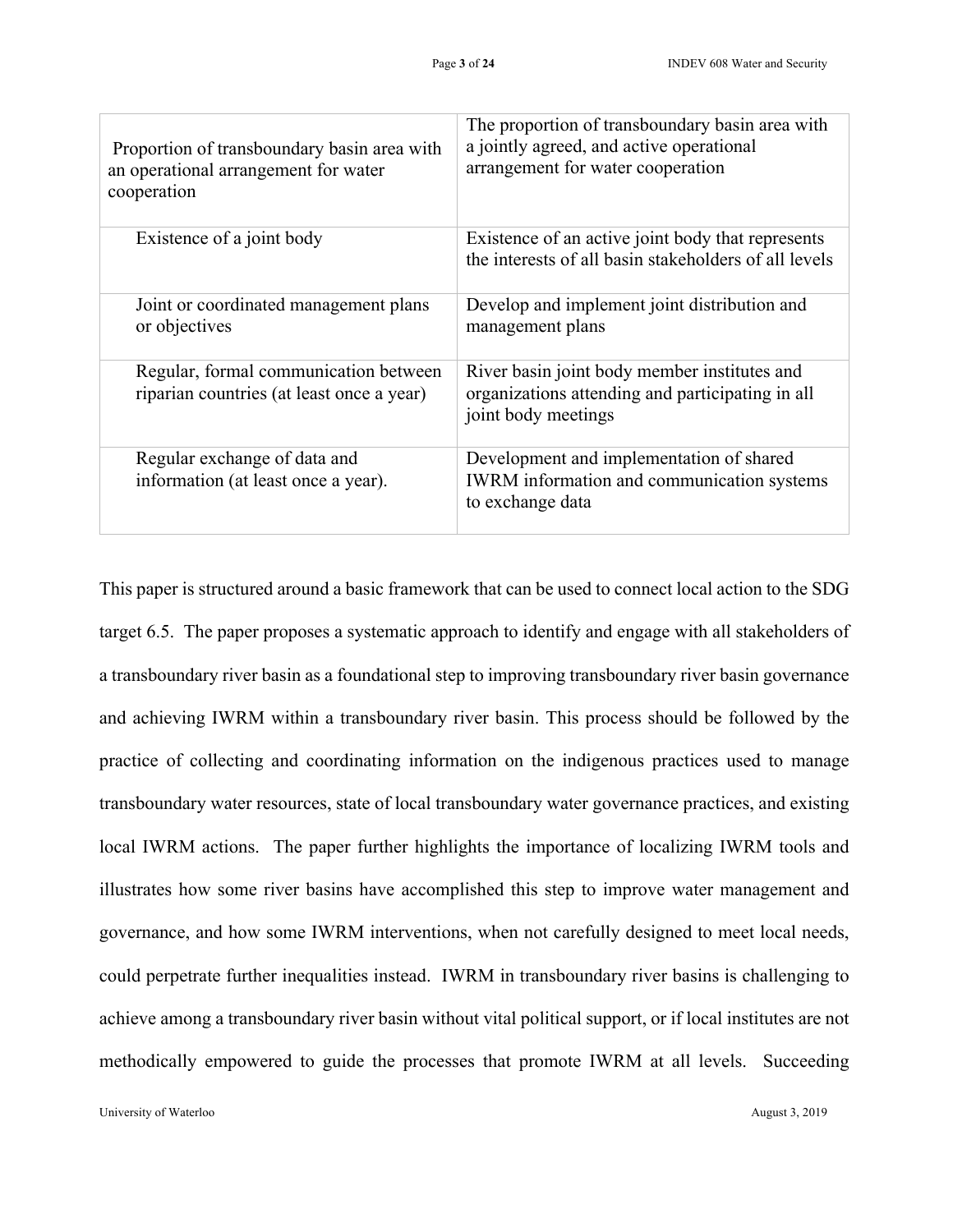sections of this paper underline the critical role conflict resolution and transboundary agreements and how various transboundary river basin stakeholders have managed to collaborate with or without the mediatory role of international institutes and agencies. The last section of the paper elaborates on practices and basin-based initiatives that may help ensure water security and increased cooperation by promoting broader benefits of IWRM among a transboundary river basin.

#### **IWRM in transboundary river basins**

The estimated 310 transboundary water basins in the world cover nearly 47% of the total land surface area, host over 52% of the world's total population (McCracken and Wolf, 2019), and account for well above one half of the global freshwater supply. These basins are an engine for economic growth, provide support in various ways to a large proportion of the world population, create interdependencies among basin communities, and hold significant cultural and spiritual significance for many. The various, often conflicting, usages of these transboundary waters make equitable utilization of these resources a considerably complex process. Since most of these transboundary water basins exhibit a wide range of existing water resource issues, model building and top-down approaches to manage, distribute and govern water are less likely to improve fair, sustainable and equitable distribution of these resources. Moreover, as transboundary nations gain and lose power over time, distribution and utilization of transboundary water resources face unique, multifaceted challenges. These challenges often defy the validity and the appropriateness of timeless transboundary cooperation processes and demand holistic approaches that reflect local interests.

The unique characteristics of each transboundary river basin demand unique solutions to achieve IWRM in transboundary river basins. IWRM, defined as equitable, efficient and sustainable use of the natural resources (Swatuk, 2005) involves activities that promote the coordinated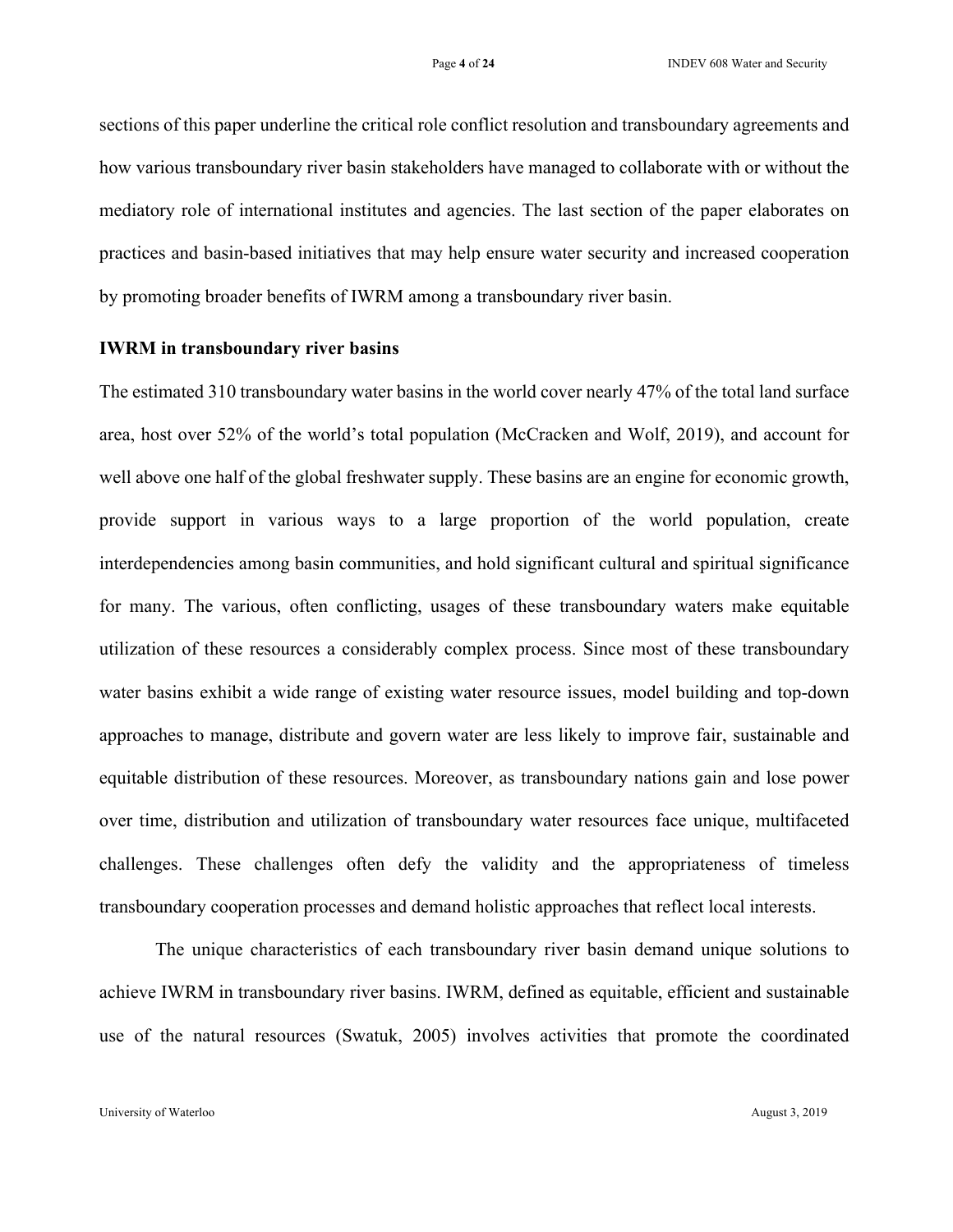development and management of water, land and related resources in order to maximize equitable socioeconomic welfare without compromising the sustainability of vital ecosystems (UN, 2008). This notion of IWRM is built on four principles, also known as the Dublin Principles, i.e. (a) fresh water is a finite resource, necessary to sustain life, development and the environment; (b) fresh water is a public good, and has a socioeconomic price in all its competing uses and users; (c) water management and development should be done using a participatory approach, involving water users, planning authorities and policymakers at all levels; and (d) women play a crucial part in the provision, management, and protection of water resources (Swatuk, 2005).

The increased consumption of water in many human activities including water to fulfill domestic needs, industrial manufacturing, agriculture, and energy production has significantly increased the demand of this finite resource; this change entails the need to embrace integrated practices to manage, and govern transboundary water resource. This transition is essential to: improve water security among river basins; avoid water scarcity; and sustain natural ecosystems that provide valuable services to both, environment, and human beings. To provide communities with an actionable roadmap to achieve target 6.5, i.e., IWRM in transboundary river basins, this paper is proposing a basic 7 step guiding framework.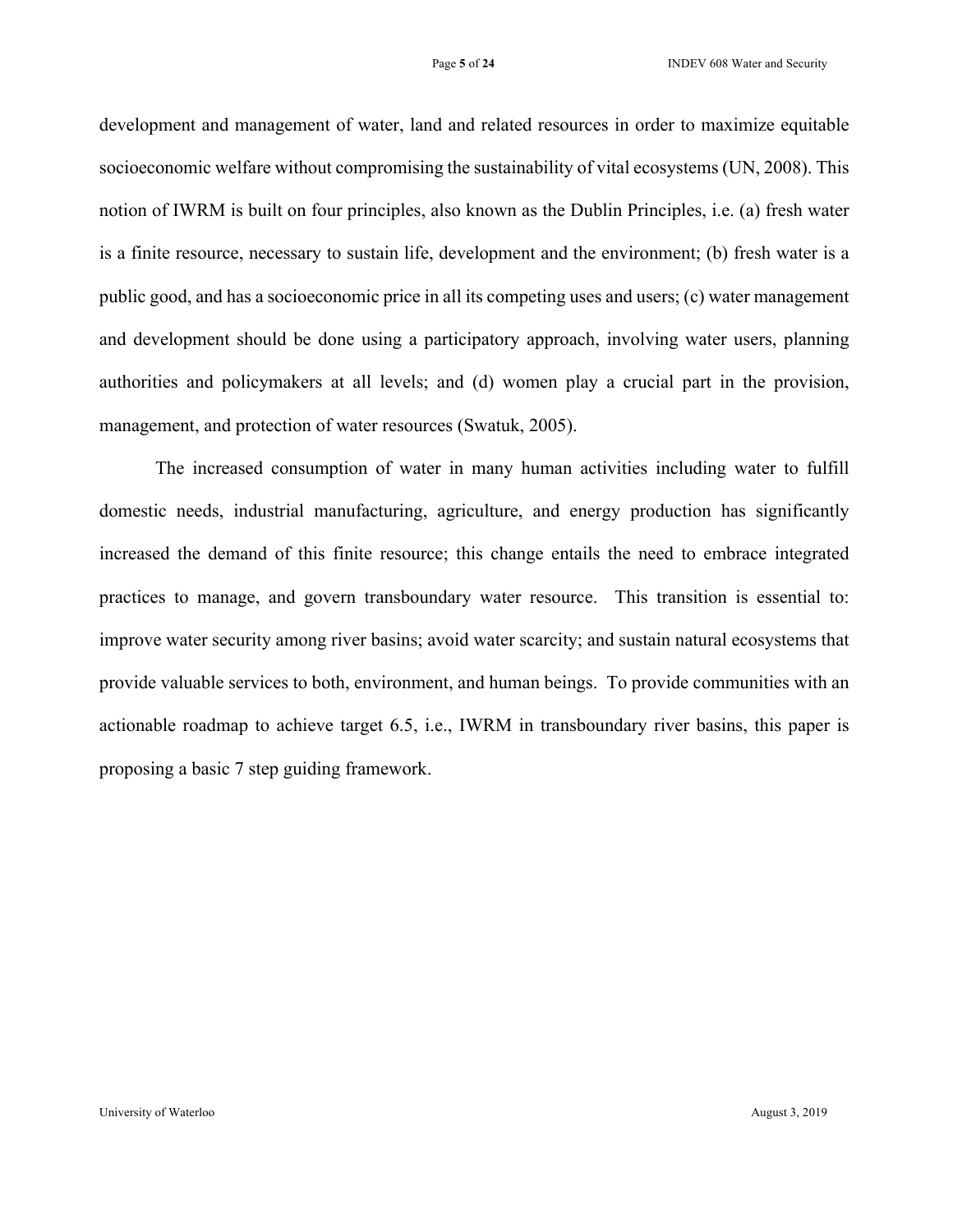

Figure 1: Suggested Framework to achieve IWRM in transboundary water basins. This framework is partially designed using the concept in the IWRM implementation in basins, sub-basins, and aquifers: state of the art review. Source: Kennedy, K., Simonovic, S., Tejada-Guibert, A., de França Doria, M., & Martin, J. L. (2009). IWRM implementation in basins, sub-basins, and aquifers: state of the art review. *The United Nations World Water Development Report*, *3*.

### **Getting Started: Identifying and engaging the stakeholders**

One of the central cross-cutting objectives of agenda 2030 is to leave no one behind (Klasen and Fleurbaey, 2018). This objective emphasizes that all SDG targets to be reached by everyone. Another notable argument is that many of the SDGs are primarily concerned with those who are already left behind. The fundamental notion behind IWRM principles and the concept of leaving no one behind is somewhat the same. However, there is no clarity on how either of these concepts can be operationalized. Moreover, some SDG targets, including target 6.5, do not directly focus on people but countries, territories, and basins which makes it critical to identify entities that are the key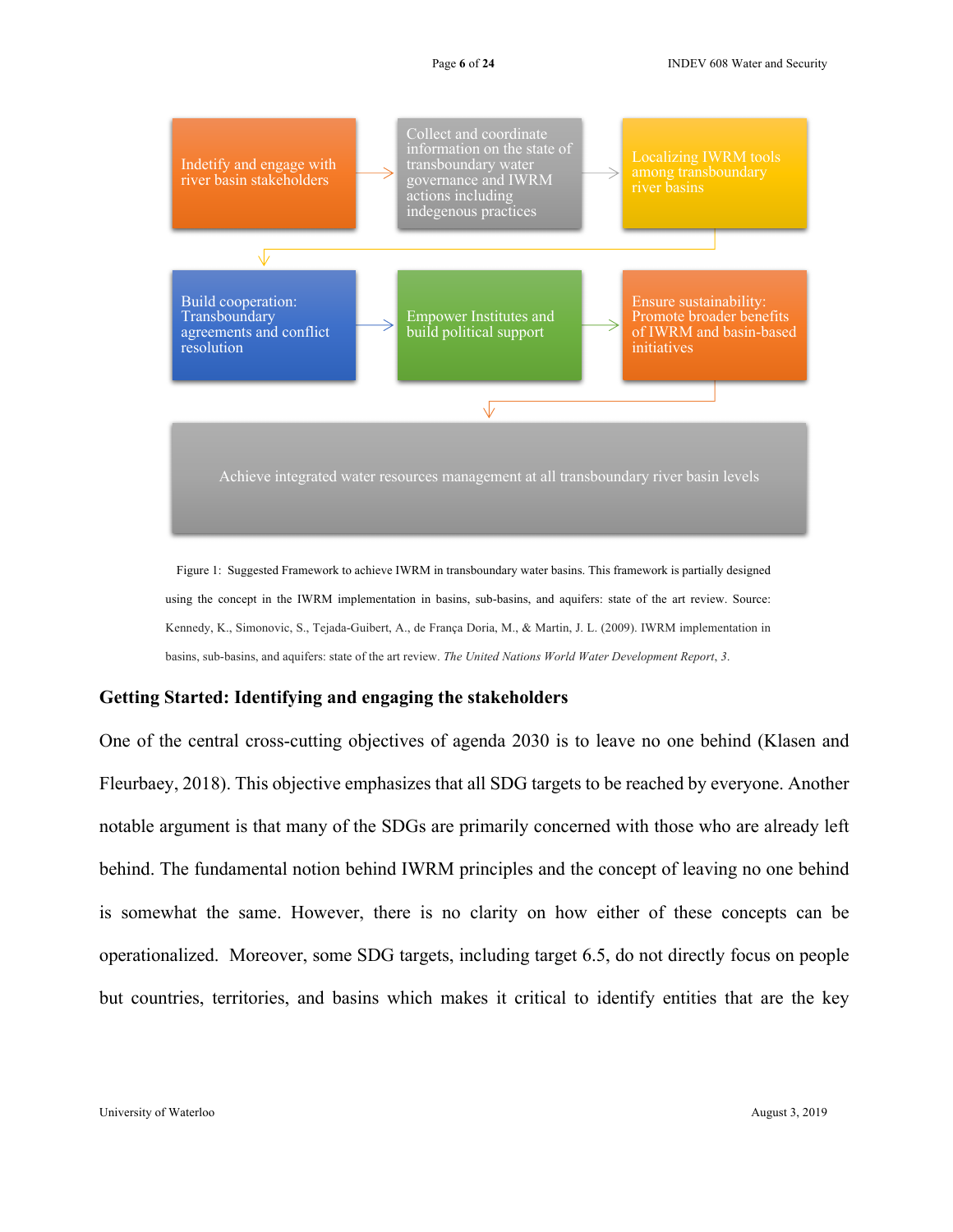stakeholders of these targets as their well-being is impacted by actions and inactions of development actors that are working towards achieving these SDGs.

The notion of leaving no one behind, in the case of transboundary river basins, first demands identifying the ones that are there to begin with. Remarkably, no formal international or regional agency has taken on this task since 1978 (McCracken and Wolf, 2019); currently, researchers from Oregon state university are filling this research and information collection void. Given the changing political boundaries and extensive legal activity around transboundary river basins delineating and periodically updating the world's international river basins is of ultimate importance. (McCracken and Wolf, 2019). The 2019 independent research study by the Oregon State University researchers McCracken and Wolf on the register of international river basins of the world added 35 new international basins to the previous list of international river basins. The same institute updated this list in the past, which was used by the United National Environment Program (UNEP), the custodial agency for target 6.5.2 quality indicators, to report on the SDG progress. Most of the newly added basins are below 10,000 km2, relatively small in area (McCracken and Wolf, 2019). How the river basins are defined also changed through this study as the study highlighted that previous classification of international river basins and previous data sets excluded distributaries and the surround deltaic area from basin delineations (McCracken and Wolf, 2019). These gaps reflect the importance of information collection including delineating international basins; and identification of potentially vulnerable communities and individuals that otherwise may not have a strong voice at the national, regional and international forums. It is worth noting that women are often left behind when it comes to the conversation of development policies and decision making. Gender mainstreaming and inclusion of vulnerable stakeholders in decision making is another crucial area of importance that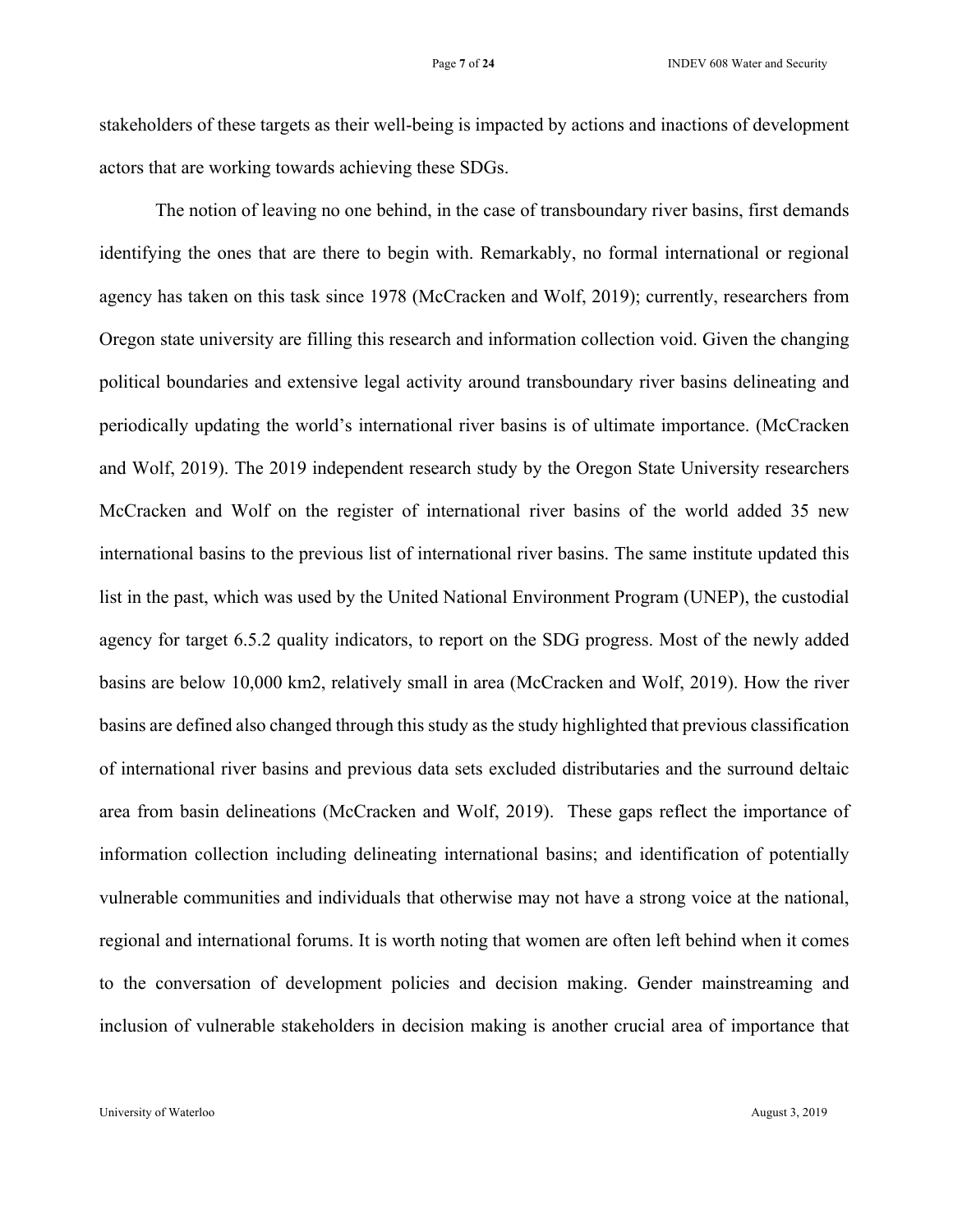reflect the critical need to map out and engage with all stakeholders of a watershed to ensure their participation in decision making.

Moreover, the process for monitoring and measuring progress against SDG target 6.5.2, i.e. measure the percentage of the international river basin area with an operational arrangement for cooperation, highly depends on the availability and accuracy of such data. This information is also essential for local norm entrepreneurs and researchers to identify suitable interventions related to the sharing of international river basins.

# **Incorporating indigenous practices: Collecting and coordinating information on the state of transboundary water governance and local IWRM actions**

Understanding local historical realities and water resource management practices is one of the primary steps to achieving progress towards river basin-wide IWRM in a transboundary basin (also called Integrated River Basin Management). There is insufficient attention being paid to adequately documenting the methods and work involving water resource management and integrated resources management practices among transboundary river basins (Kennedy, 2009). Different countries sharing a transboundary river may have a different vision of what IWRM may look like as the needs, climatic conditions, geography, hydrology, and the water resource problems faced by these countries sharing a river basin may differ significantly.

Wolf (1999) argues that countries sharing transboundary water face a two-dimensional problem; first, they have to manage the available water resources holistically within the country and the second is to share the water resources with riparian countries. Without adequately understanding the rationale behind historic water-sharing customs, principals, and practices among local transboundary basins, it may not be appropriate to define what suitable operational arrangement for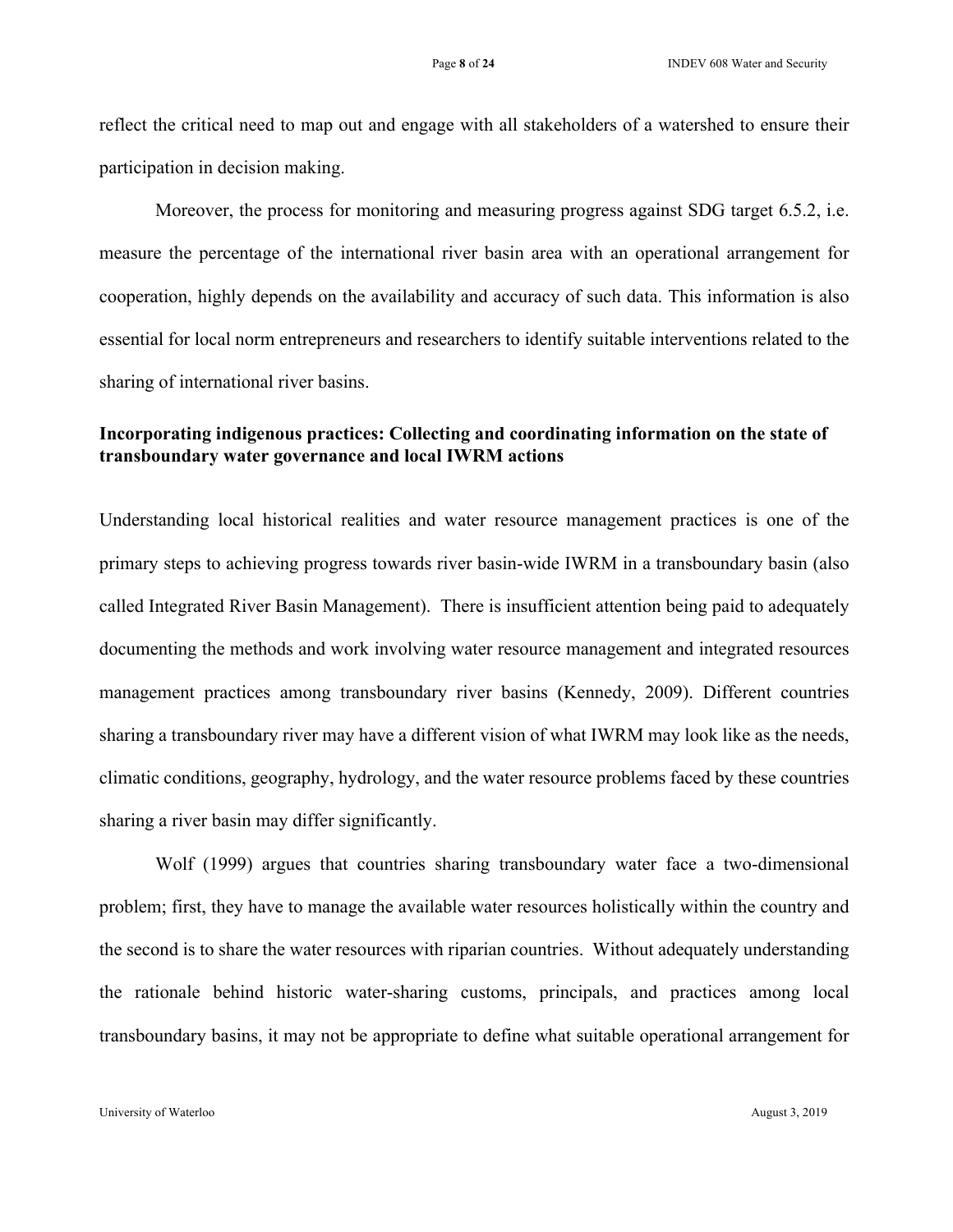water cooperation (success indicator for SDG 6.5.2) should look like. Moreover, depending on the type of river basin and geopolitical environment, feasible operational arrangement through joint bodies, information sharing and collaboration may not concentrate on state actors but also include transnational actors, e.g., international agencies, river-basin organizations, non-profits, and other nonstate agencies.

Perceptions of IWRM differ among communities; moreover, collecting local contextual information is vital to understand the local perception of IWRM as the nature of potential interventions highly depend on this baseline information. In 2007, the local state authorities in North-West China initiated IWRM reforms in the Shiyang River basin with an aim for introducing more effective, equitable, and sustainable water management practices. The 2014 Shiyang River basin research finding shows that it may be necessary for state and non-state actors to invest in interventions that focus on local community's collective consciousness, and water knowledge base to increase openness towards IWRM solutions. However, without having adequate baseline information, or processes to collect perception information may be a barrier to successfully implementing IWRM practices.

Recognizing and documenting the multiscale perspective of the state, and non-state actors, historic cooperation procedures among a transboundary river basin is a primary step towards equitable cooperation arrangement. Moreover, prompting IWRM at the river basin level requires combing this information with river basin statistical data, local hydrology, resource utilization tends, and nature of the local economic activity. This baseline information is fundamental to moving towards an arrangement for cooperation that supports equitable utilization and IWRM. Furthermore, the literature on the importance of local stakeholders' participation in IWRM processes argues that public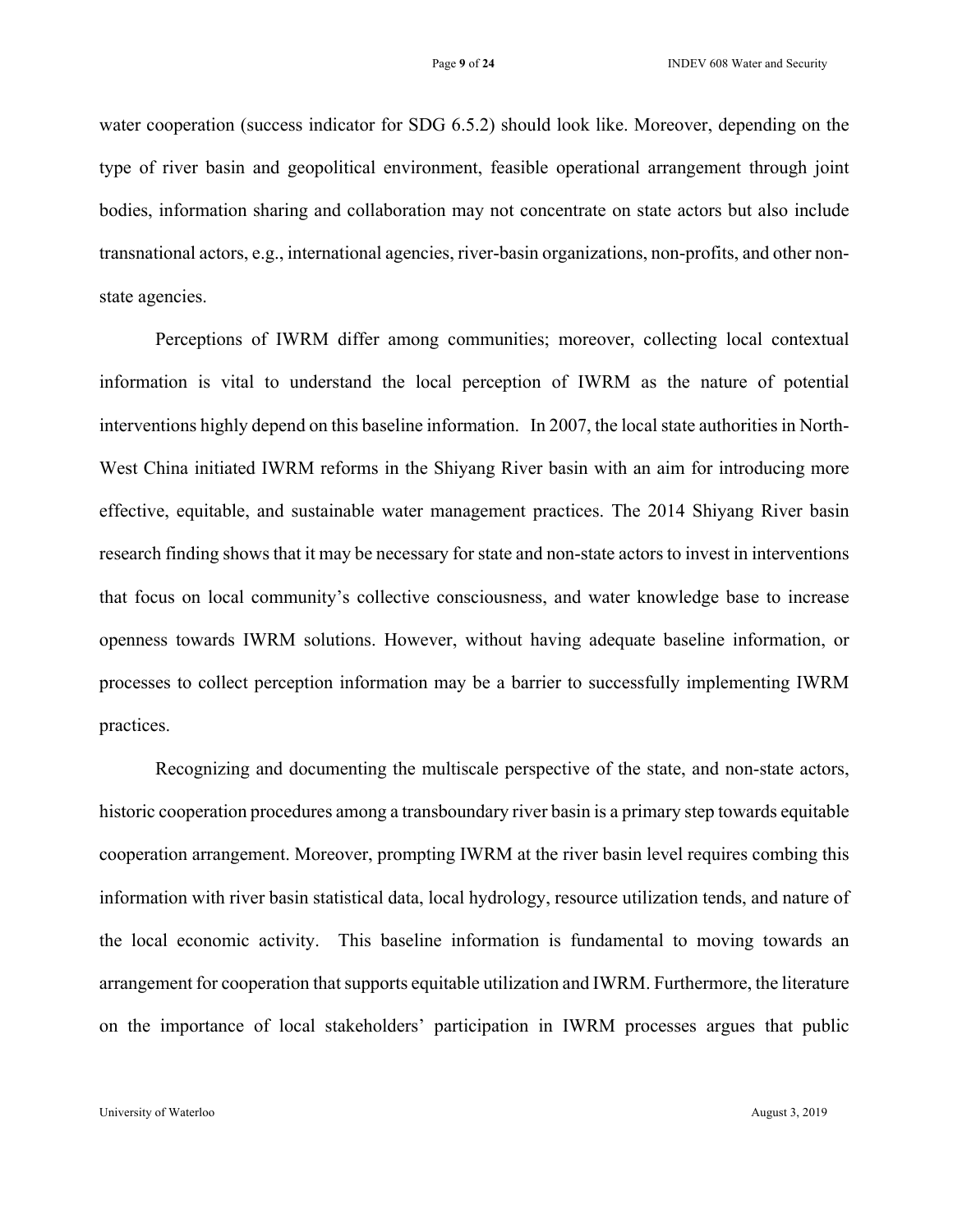participation may help fine-tune state intervention approaches and policies to local contexts which can help increase rate of adoption, reduce overhead costs and transform conflicts relations into partnerships and cooperation. (Susskind, 2013).

A practical example of this process is the recent state-of-the-art review of transboundary water governance in the Euphrates–Tigris river basin (Kibaroglu, 2019) that reflects the local IWRM and transboundary water governance practices and a baseline for interventions that could help achieve target 6.5 in the complex river basin of Euphrates-Tigis. However, for most transboundary river basins, such information is not collected, as there is a lack of incentive to document case studies of existing IWRM practices (Kennedy, 2009).

#### **Localizing IWRM tools among transboundary river basins**

While institutes and decision makers of transboundary nations may agree upon the concept of IWRM, and recognize its guiding principles as beneficial, course of localizing and implementing IWRM could remain a challenge without substantial adjustment to the broad processes of IWRM within a transboundary basin. Depending on the sociocultural practices in a transboundary river basin, suitable IWRM practices, in some cases, may look very different as a globalized form of IWRM is of inadequate use when attempting to change localized management practices in basins with deeply rooted socio-cultural practices (Swatuk and Motsholapheko, 2008). Mehtonen et al. (2008) suggest that the general concept of IWRM is too broad and theoretical to be successfully applied in transboundary river basins around the globe without extensive localization. Acharya defined localization as a multifaceted process and outcome by which norm entrepreneurs shape congruence between transnational norms and local ideologies, values and practices (Acharya, 2004 in Swatuk, 2005). Localizing the concepts and processes of IWRM is fundamental to the long-term success of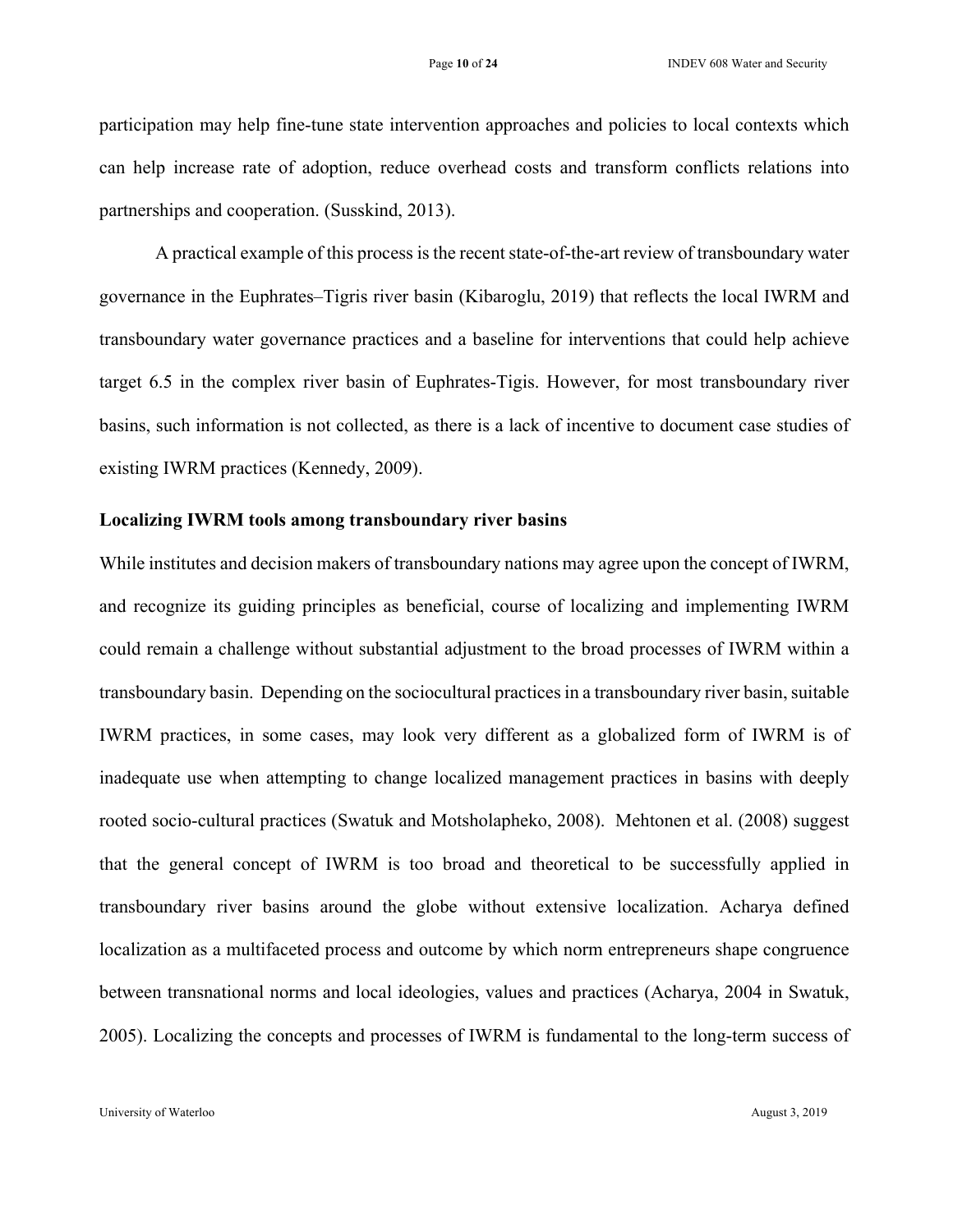IWRM; as Swatuk (2005) cautions that there are practical concerns about IWRM's broader applicability among transboundary river basins in the global south, signifying that: while motives for IWRM reforms are partially local, the ideology of IWRM has been developed in the western world and it cannot be easily transferred to the other parts of the world.

There are some primary tools, flexible enough to meet the requirements some IWRM that can be used in most transboundary basins. For instance, applying the Analytic Hierarchy Process (AHP) to IWRM to develop a model for water resource management in transboundary river basins by using stakeholder participation is a common tool used to engage transboundary river basin stakeholders. Such tools have been successfully used to bring local stakeholders together in various river basins including Pranburi basin, Thailand (Thungngern, 2017) and Incomati River Basin, Mozambique (Gallego-Ayala, 2014). Another example of developing IWRM tools that can be used at the regional level is the development of The Caribbean Drought and Precipitation Monitoring Network; Caribbean National Water Information Systems; and Caribbean Community Water Strategies to implement IWRM within the Caribbean countries (Senecal and Madramootoo, 2013). These tools may help enhance cooperation between communities sharing a river basin and improve water governance practices.

However, there is a need to synthesize IWRM methods, practical guidance, and solutions that are personalized for each transboundary river basin and geographic area; tools and solutions that are built on the experience of the systems approach, compatible with local political systems, and focus on the feedback relationship between local ecological and socioeconomic sub-systems. These tools should help identify, understand and integrate all variables and relationships that are exogenous to IWRM within a transboundary river basin. Without a certain degree of public participation and local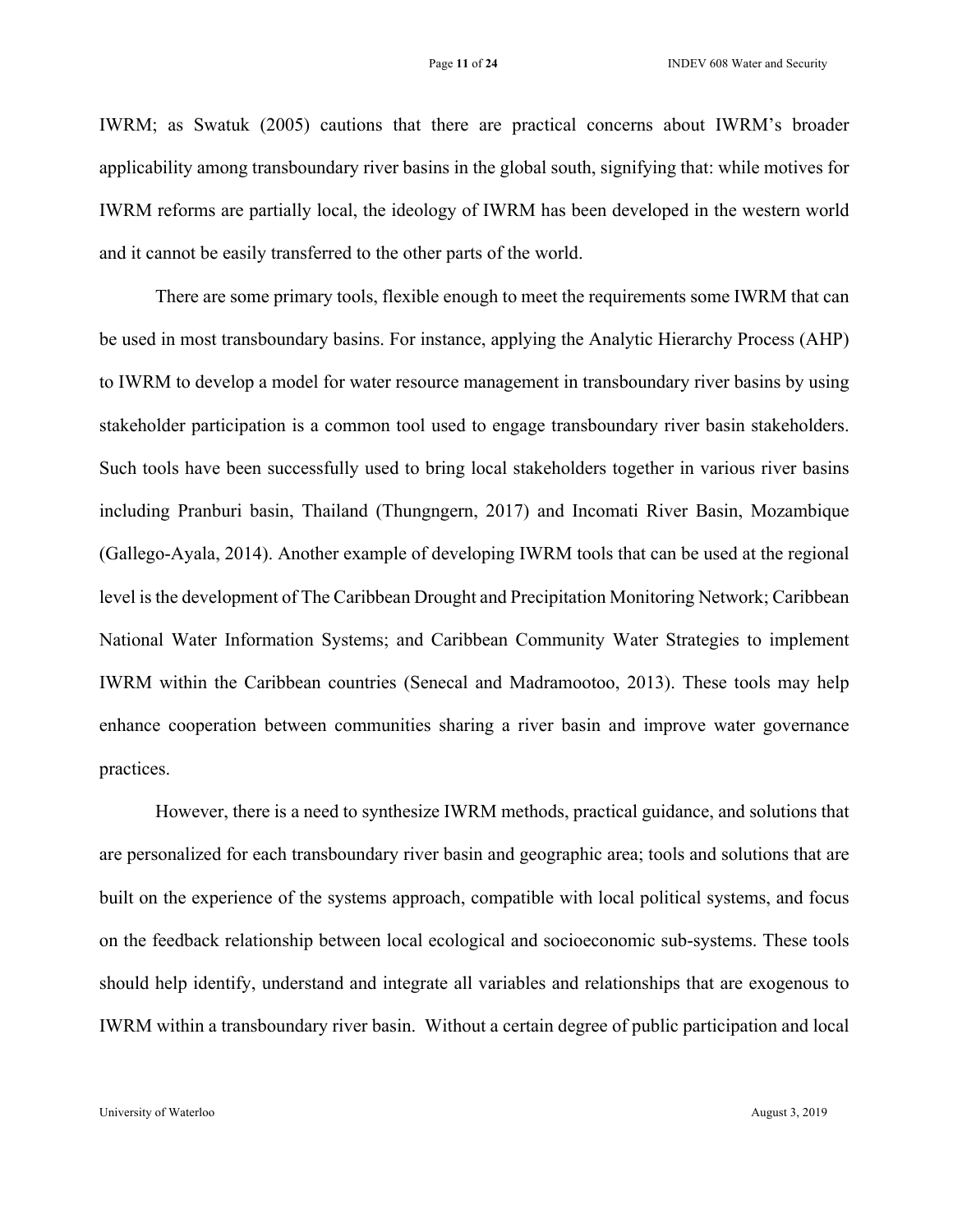research to develop home-grown IWRM tools and solutions, IWRM may remain disintegrated. Yu (2014) argues that most of the IWRM research studies have focused on the argument of potential implementation opportunities and challenges from outsiders' perspectives. In order to meaningfully localize IWRM, there is a need to incentivize local researchers to conduct local research and find feasible solutions within a transboundary basin that match local needs. It is worth mentioning that there may be a need to localize IWRM solutions and tools down to the community level and build the processes up from that point to reach basin-wide consensus and solutions. Although IWRM literature highlights the vital role of local stakeholders, local contexts and scales of river basins, in most river basins, both: water policies; and research on IWRM focuses on national or regional perspective rather than a local, community level perspective (Yu, 2014).

IWRM policies that are not implicitly localized could instead increase bureaucratic control of water and lead to inefficient water uses and water security issues, e.g. unfair quotas; unreasonable irrigation schedules. For example, during a 2014 survey, while the overall income of the community increased, the majority of the small farmers of Shiyang River basin agreed that IWRM policies had unavoidably reduced their agricultural income. Among 162 survey respondents, 63% said their income had fallen since the 2007 IWRM reform, 23% said their income remained more or less the same, and only 13% of the respondents believed that their income had risen (Yu, 2014).

# **Empowering institutes and building political support**

The involvement of stakeholders and localized IWRM tools cannot automatically achieve the objective of sustainable and equitable water resource management in a transboundary river basin as achieving these objectives largely depend on the institutional and political processes that are mandated to guide the water governing process. Changing the social-ecological situation in the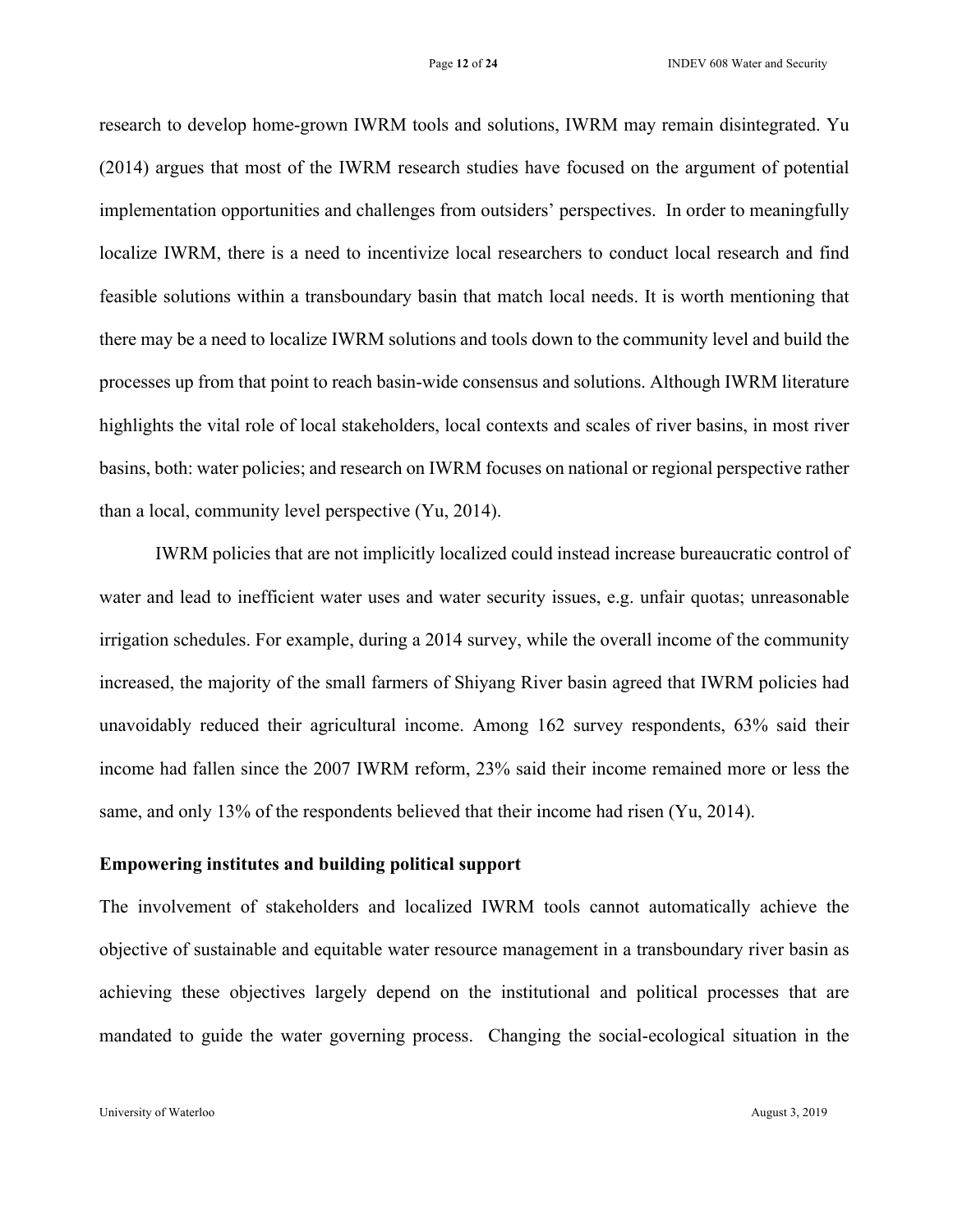transboundary river basin demands change in governance systems and institutions. Fragmented institutions are a barrier to evidence-based collaborative decision-making that is essential to achieving WRM, safeguarding the environment, and advancing regional socioeconomic development in the transboundary river basins. Moreover, the notion of building IWRM solutions based on indigenous methods is hardly possible without recognizing the political environment and acquiring needed political support.

As elaborated by Sokile and van Koppenin in Swatuk (2005), the process of recognizing and embedding indigenous practices in IWRM reforms faces a challenge of political harmony as often formal institutes tend to invalidate the decisions of traditional, informal mechanisms. A region's social capital and ability to introduce and implement fair and equitable water governance policies dependent upon the relative strength of local and regional institutions. Moreover, depending on how institutions are empowered, institutions are both barriers to and opportunities for sustainable management of resources development (Swatuk, 2005). Developing and advancing institutional structures and systems that promote long-term sustainable water utilization in the transboundary river basins may require a rethinking of how state departments of riparian basin countries interact with each other and with non-state entities. A few examples of how various regions have improved water governance practices by concentrating on strengthening institutes include: work of IDB-Institute for the Integration of Latin America and the Caribbean (INTAL) in La Plata Basin Development Program (Mehtonenet.al, 2008); and the transformation of San Diago's water management institutes (Dennnis, 2018).

Literature suggests that the political environment in a transboundary river basin and the degree of trust in political practices significantly impacts participation and cooperation, and influences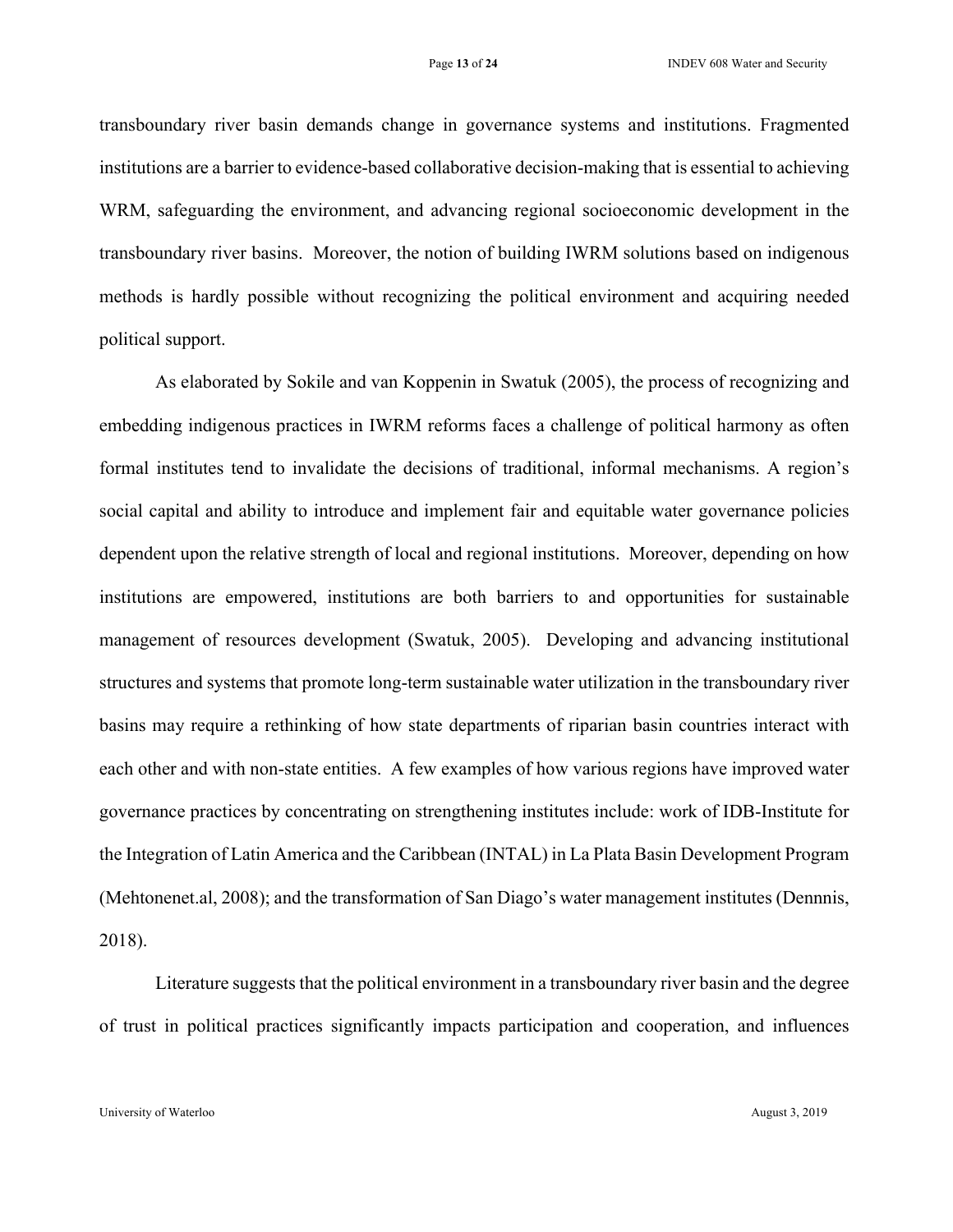support of policies and decisions without compulsion (Thwaites, Curtis, and Millar, 2012). Political distrust among different stakeholders of a transboundary river basin could create further complexities and resistance as the presence of political distrust and doubts towards local government, or riparian governments tends to considerably influence perceptions that guide the adaption of IWRM at river basin levels. Political distrust may arise because interests and needs of different nations may vary; this could lead to nations developing diverging resource management policies and plans, which are may not be compatible with the interests of riparian nations (Savenije, 2000). When these conflicting policies and plans are coupled with resource scarcity and power imbalances, transboundary water basins may become tense arenas for "competitive exploitation" by riparian nations; and politics stands at the center of these problems (Swatuk, 2005).

These factors raise the critical questions: If political support is essential to induce equitable and sustainable water governance policies and IWRM in a transboundary river basin, what factors influence political harmony in a transboundary river basin? What steps can be taken to increase political support that may lead to improved transboundary water governance policies that promote equity and sustainable growth? How have some regions successfully managed to overcome or "bypass" political differences to improve water governance in a transboundary river basin? Answers lay in the dynamics of power as Mirumachi (2007) reasons that power relations among transboundary basin stakeholders shape the courses of basin's political environment, and asymmetric power is evident in the results of transboundary water management realities and the course of transboundary water governance.

Achieving SDG 6.5, without taking into account the power difference among different transboundary riparian nations may not be possible. The comparative power differences among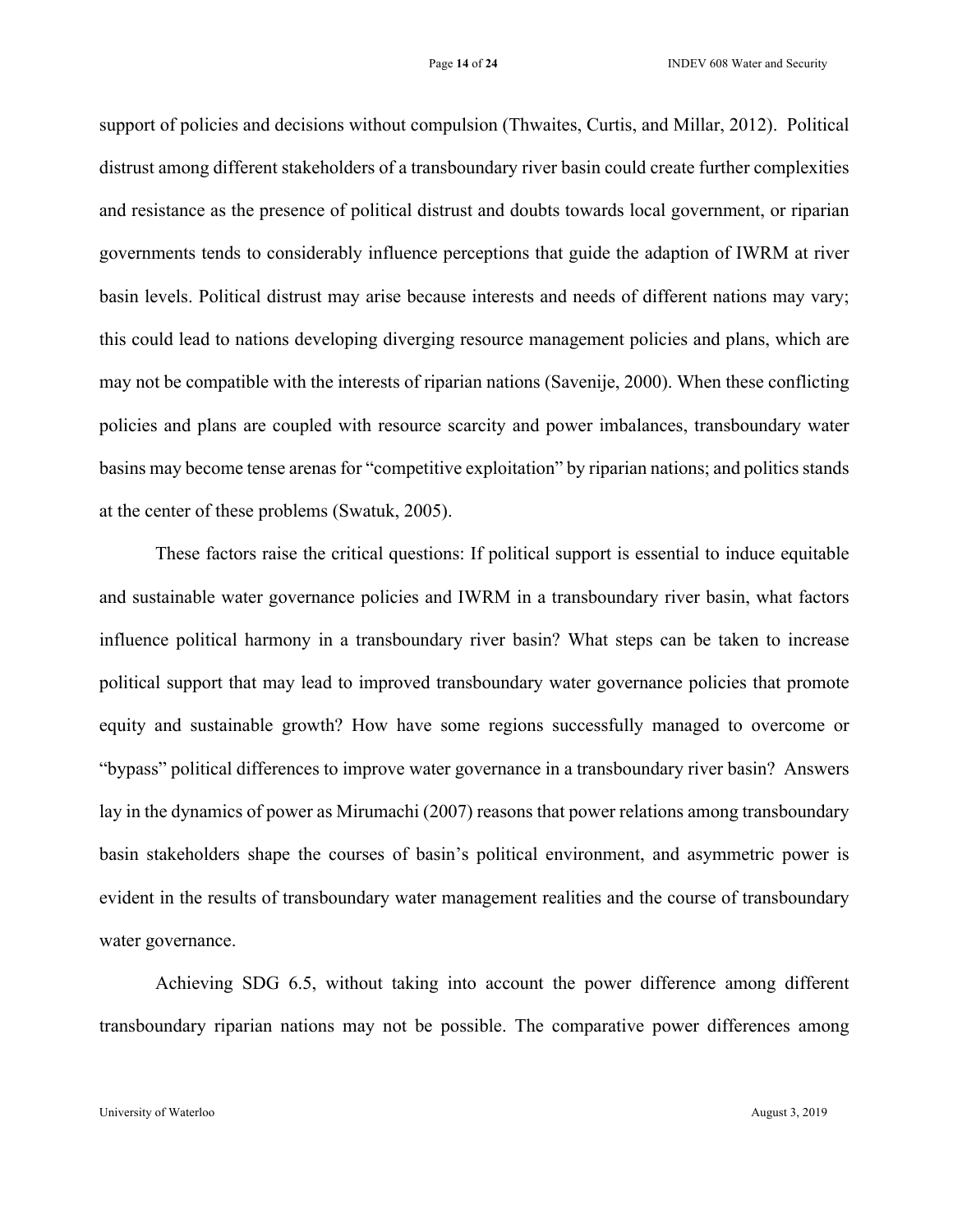different nations sharing a river basin can result in different forms of "hydro-hegemony" among a shared river basin (Zeitoun and Warner, 2006) A guiding framework that can be used to understand how power dynamics turn into a political tool and change agent in a transboundary river basin is the framework of Hydro-Hegemony. The Framework of Hydro-hegemony has been applied to the Nile, Euphrates, and Jordan and Tigris and river basins to understand how power dynamics impact transboundary water governance and IWRM. Utilization of this framework by Zeitoun and Warner (2006) in various transboundary river basins suggests that it is a powerful tool to recognize how power, through intimidation, agreements, and knowledge construction can change the way transboundary water resources are managed and shared between transboundary nations. According to this framework, on one hand, if a transboundary basin nation with greater power acts for the communal welfare of the river basin, there is leadership in this method of hydro-hegemony; on the other hand, if the transboundary nation with greater power simply focuses on capturing and controlling the water resources for its own benefit, or intimidates other riparian nations to produce self-serving outcomes, there may be discriminatory water governance and water allocation outcomes (Mirumachi, 2007).

One successful example of how political support of a powerful nation can play a positive part towards improving transboundary water governance is the role of Germany that took the lead to successfully overcome historical political differences and improve transboundary cooperation among the European Union. However, when compared with other regions of the world where resource scarcity, poverty, aggressive nationalism, and intense rivalry for transboundary resources continues to reinforce self-protective political conduct, the role of Germany and European Union's cooperation success might even be unique (Scott, 2000). Moreover, other variables including the local notion of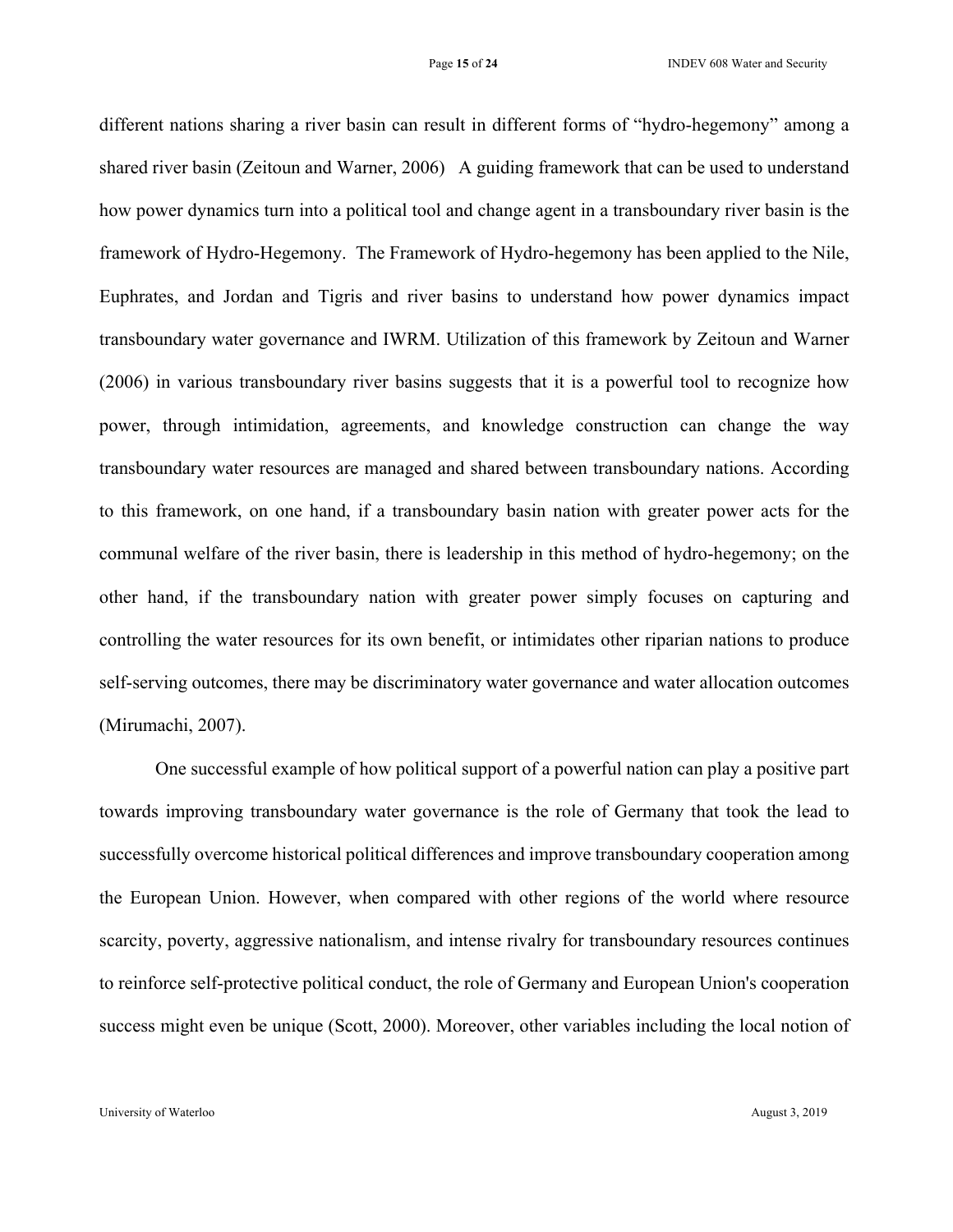sovereignty; lack of financing, the scale of the basin, and history may require entirely different strategies to cultivate political support, cooperation, and political harmony in other transboundary basins.

#### **Building cooperation: transboundary agreements and conflict resolution**

Conflicts over freshwater resources may become more frequent as pressures on water resources grow due to increased demand and variability of rainfall. Conflicts may take place between or within countries or between competing sectoral users. Instead of being zones of conflict, shared water resources can provide a basis for cooperation and benefit-sharing provided that threats to the international waters are recognized and collaborative structures are created. UNEP's book from conflict to peacebuilding (Halle, 2009) illustrated examples on the role of natural resources and the environment in integrated peacebuilding strategies incorporated with Lederach's peacebuilding model (1995). The model showed that working through the strategy showed high-level of international influence impacts communities that do not have a seat at the table of high-level international development organizations. Global development institutes are focused on promoting regional economic efficiency, ecological sustainability and social equity among transboundary water basins and nations. Consequently, working through those frames of references can be a small stone building coherent steps for achieving SDG 6.5 especially the second target of having operational transboundary areas of work between states and local authorities, that would allow building consensus around water management should be integrated and involve a multidimensional approach for better resource sharing using sustainable practices, that will not in return compromise current local development needs, or the needs of any future generations.

# *Peacebuilding Process*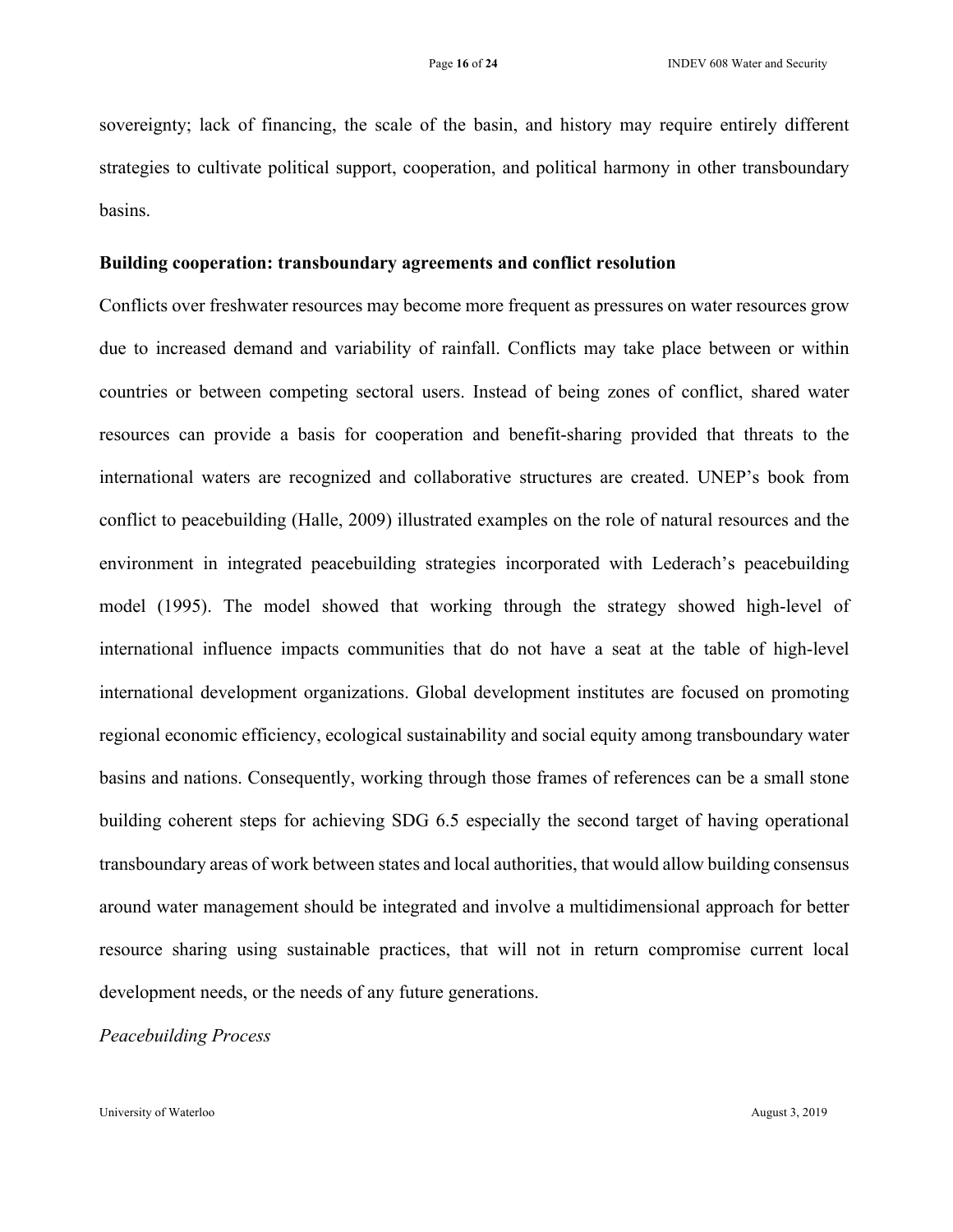Water conflict cases should be approached from all levels of society. It is not only a matter of conflict between countries, but it is a user based conflict for all its consumers. Having a small water stream, if it is polluted from an individual decision-making activity, it can influence all of those in the downstream side of a river since they all rely on the same water system. This type of intervention can create conflicts. However, most conflicts over water results from how to maximize the utilization of the water use to meet the growing stresses (Swain, 2016). Such types of transboundary water collaboration processes must be seen as from a pragmatic nonviolence approach as discussed in Dudouet (2011).

A key aspect within the local lens, is working with most vulnerable groups and gender equality. The Millennium Declaration of 2000 resolves to promote gender equality and the empowerment of women to combat poverty, hunger and disease and to stimulate sustainable development (UN, 2000). Globally, women comprise almost 45% of the agricultural labor force, and this percentage is significantly higher in many of the African transboundary nations where most of the agricultural production comes from small farmers, most of whom are women (Earle, 2013). This reflects the critical need for reviewing transboundary water governance, and management policies with a key focus on women's participation in decision making.

## *IWRM and Institution Building*

Increased acceptance of IWRM creates a pathway to shift from state-based transboundary water governance policies to a basin-basin cooperative system for governing and managing transboundary water resources. In many cases, the role of transboundary basin initiatives is limited to trust building. Example of the Nile Basin Initiative (NBI) demonstrates that organized basin-based groups often lack adequate power to enforce policies that promote equitable water resources. However, some basin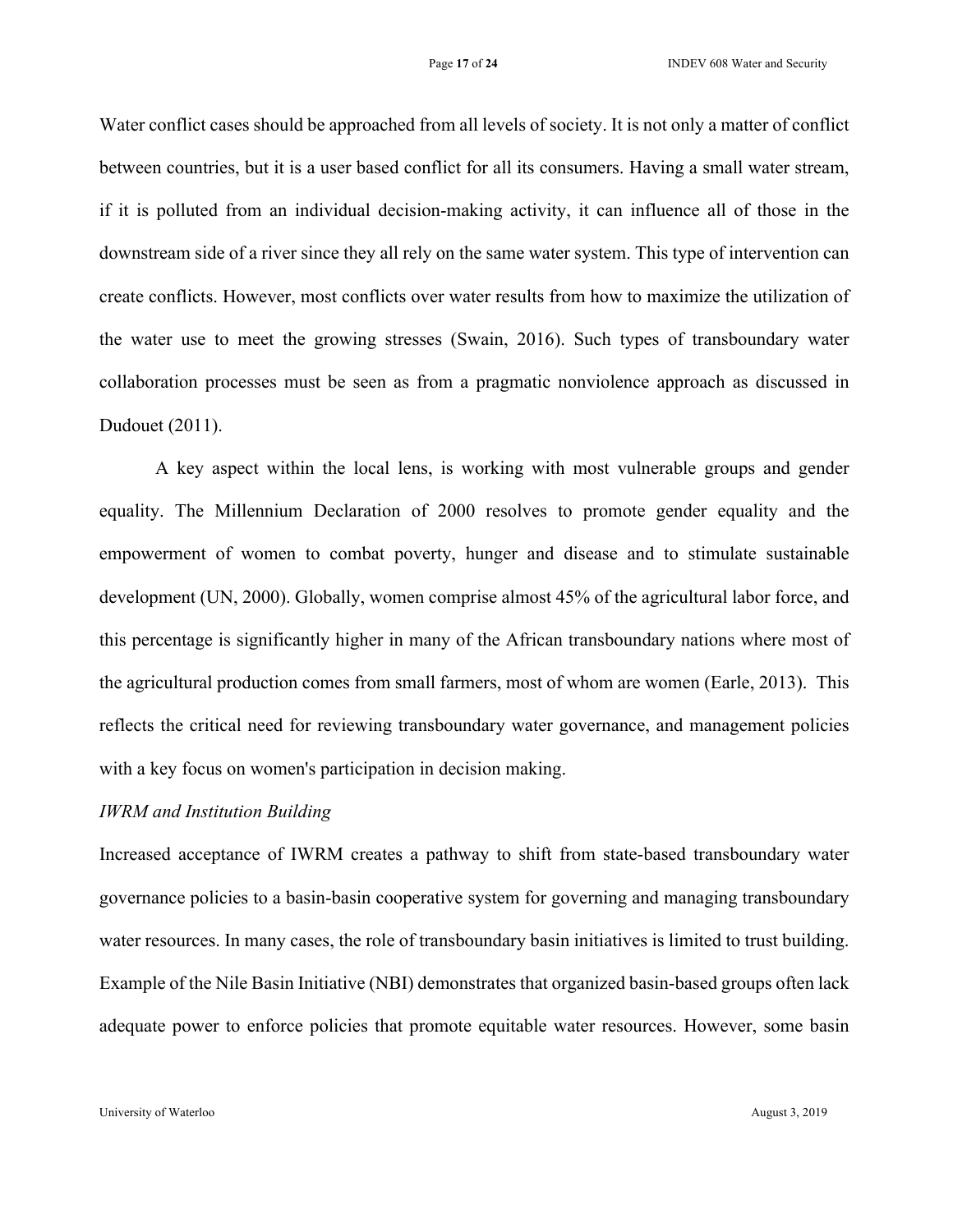based initiatives that have met some success in promoting IWRM at the transboundary river basin level show that there are several ways to achieve IWRM in a river basin. One example of these organized efforts is the International Boundary and Water Commission of the USA and Mexico which cooperatively manages the Colorado and Rio Grande river water resources. Senegal River Authority (OMVS), which jointly manages the Senegal river basin, is another model roadmap to achieve SDG 6.5. OMVS helped Senegal and Mauritania to negotiate the mutually beneficial sharing of the water after the 1988 conflict (Kliot, 2001). Another example of joint river basin management is the Mekong Commission which jointly manages the lower Mekong Basin; however, two of the upper Mekong Basin members, China and Myanmar, are an exception to this cooperative management. The success of organizations which were founded on the notion of basin-wide joint management lies in their territorial coverage and broad functional frameworks.

## **Concluding Comments**

This paper presented findings relevant to the general SDG 6.5 which aims to implement integrated water resources management (IWRM) at all levels, including through transboundary cooperation as appropriate. The broadness of this goal and its supplementary targets is a barrier to action. Practical examples presented in this paper illustrate necessary and viable ways and means of moving beyond the general goal of getting to agreement, toward actionable elements that will ensure environmentally sustainable, socially equitable and economically efficient water access, use and management in transboundary settings.

The notion of appropriate transboundary cooperation is dependent on the distinctive characteristics and the unique history of transboundary basins. In most transboundary river basins, water availability, management history, and consumption trends differ significantly. These factors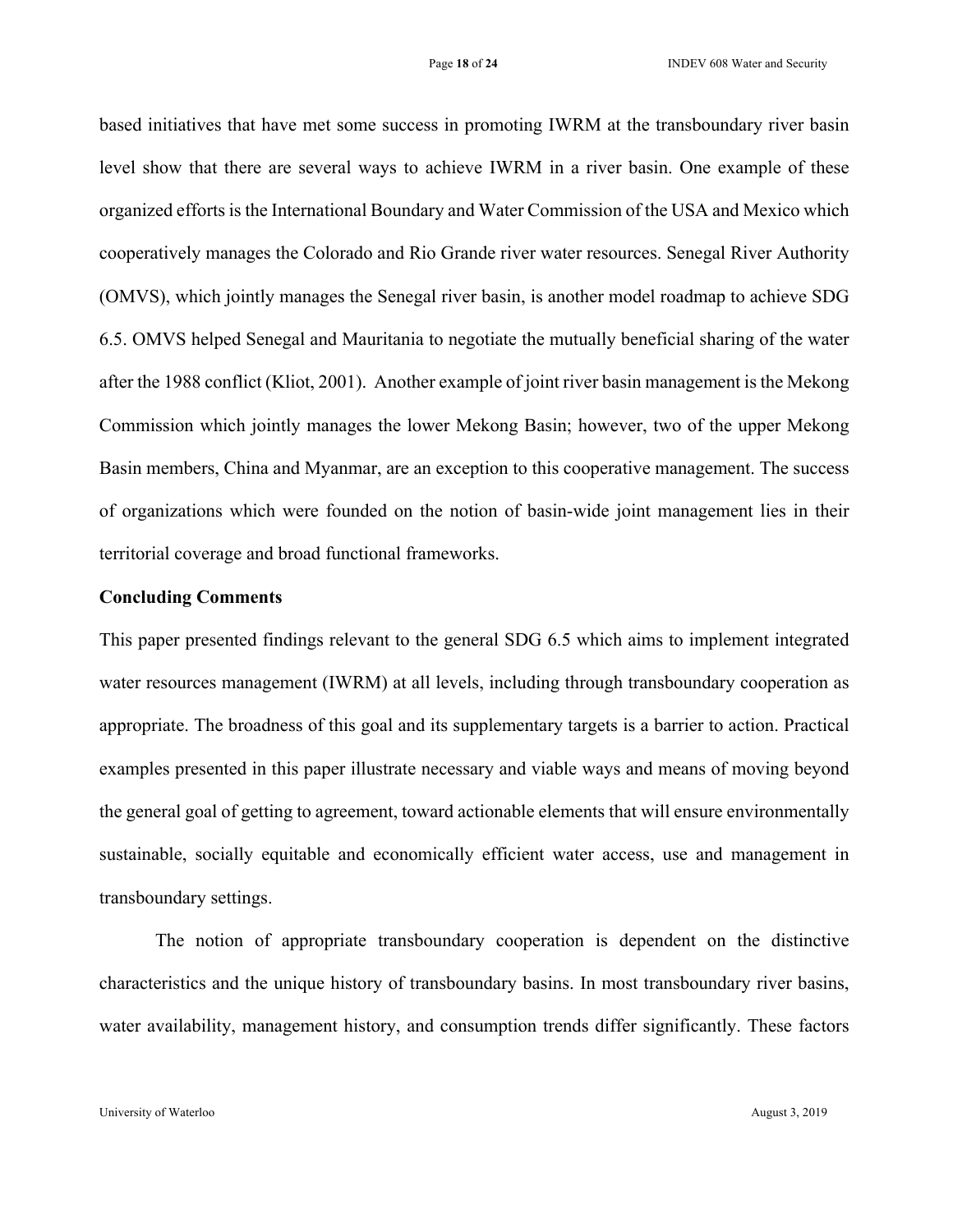accompanied by rapid population growth, maldistribution and over-utilization of water resources transform transboundary river basins into arenas with a range of issues that are unique to the particular river basins. Achieving SDG 6.5 in these transboundary river basins demands tailored actions that are based on ground realities of these basins; it may be impractical to depend on top-down approaches, and portable lessons from elsewhere as model building approaches to manage, distribute and govern water are less likely to improve fair, sustainable and equitable distribution of transboundary water resources.

The examples of transboundary basin-based initiatives such as the Nile Basin Initiative (NBI) and the Mekong River Commission (MRC) show that there are different but related pathways to achieve IWRM in a river basin. However, success is much more than merely signing treaties and agreements and requires basin-wide action at all levels. Thus, to achieve the SDG target 6.5 in a manner that benefits all stakeholders in a transboundary river basin, it is imperative that stakeholders move from the general goal of treaty-based inter-state cooperation to highly specific, localized, generally accepted policies, procedures, and practices that interlock with basin-wide development strategies.

Transboundary river basins differ in their international transboundary relations, which in part is defined by the strength of their institutes, political economy, and the asymmetric power among transboundary riparian nations. Impartial leadership by the more powerful nations can strengthen institutes which govern transboundary water resources, and encourage adoption of better governance practices; however, high transaction costs of establishing and sustaining the institutions remains a critical challenge for many low-to-medium income transboundary basins. Institutional fragmentation is a barrier to the evidence-based collaborative decision-making that is essential to achieving SDG 6.5, safeguarding the environment (SDG 6.6), and advancing socio-economic development (e.g.,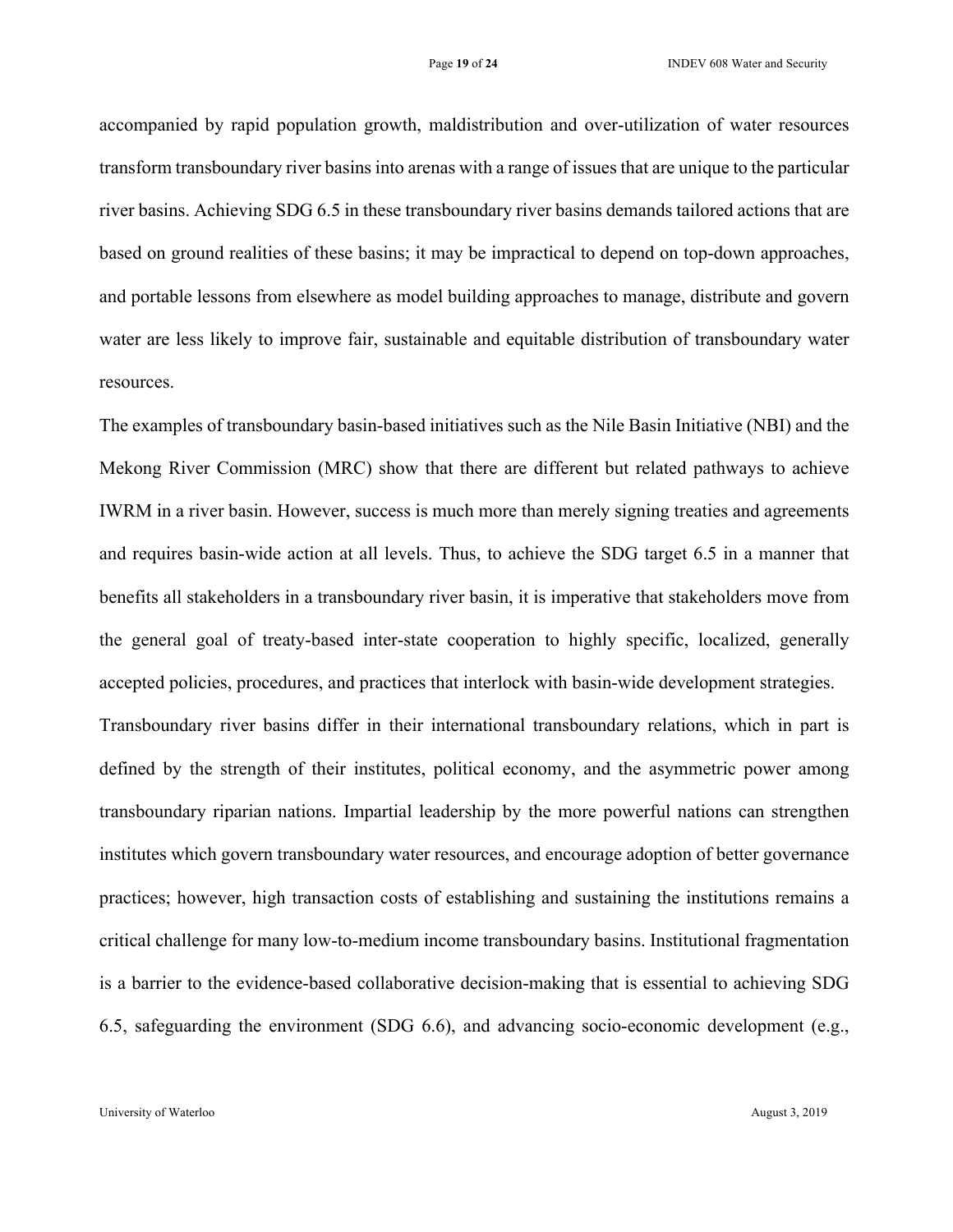SDGs 1 through 12) among transboundary river basin states. Sustaining the commitment and resources necessary to make the ambitious SDG targets actionable for nations and communities will continue to be a challenge and will demand ongoing vigilance to ensure that meeting local development needs is not silent and invisible in the SDGs adaptation process.

## **References**

- Ana Cenaj, F. d. (2012). Strategies for Peace: Transforming Conflict in a Diverse World. Georgetown: Berkley Center for Religion, Peace & World Affairs
- Borchardt, D., Bogárdi, J., & Ibisch, R. B. (Eds.). (2016). *Integrated water resources management: concept, research and implementation*. Heidelberg & New York: Springer.
- Dennis, E. M. (2018). *Adaptation to Social Ecological System Shocks: Transformation in San Diego's Water Institutions and Culture between 1990 and 2010* (Doctoral dissertation, Indiana University).
- Dehgan, A., Palmer-Moloney, L. J., & Mirzaee, M. (2014). Water security and scarcity: Potential destabilization in western Afghanistan and Iranian Sistan and Baluchestan due to transboundary water conflicts. *Water and post-conflict peacebuilding*, *305*.
- Dudouet, V. (2011). Nonviolent resistance in power asymmetries. *Advancing Conflict Transformation. The Berghof Handbook II, Barbara Budrich Publishers, Opladen and Farmington Hills*.
- Earle, A. (2013). *Transboundary water management: Principles and practice*. Earthscan.
- Fredrick Mugira, A. M. (2017). An Ancient River Divided. Retrieved from http://stories.waterjournalistsafrica.com: http://stories.waterjournalistsafrica.com/an-ancientriver-divided/
- Gallego-Ayala, J., & Juízo, D. (2014). Integrating stakeholders' preferences into water resources management planning in the Incomati river basin. *Water resources management*, *28*(2), 527- 540.
- Gebrehiwot, S. G., Ellison, D., Bewket, W., Seleshi, Y., Inogwabini, B. I., & Bishop, K. (2019). The Nile Basin waters and the West African rainforest: Rethinking the boundaries. *Wiley Interdisciplinary Reviews: Water*, *6*(1), e1317.

University of Waterloo August 3, 2019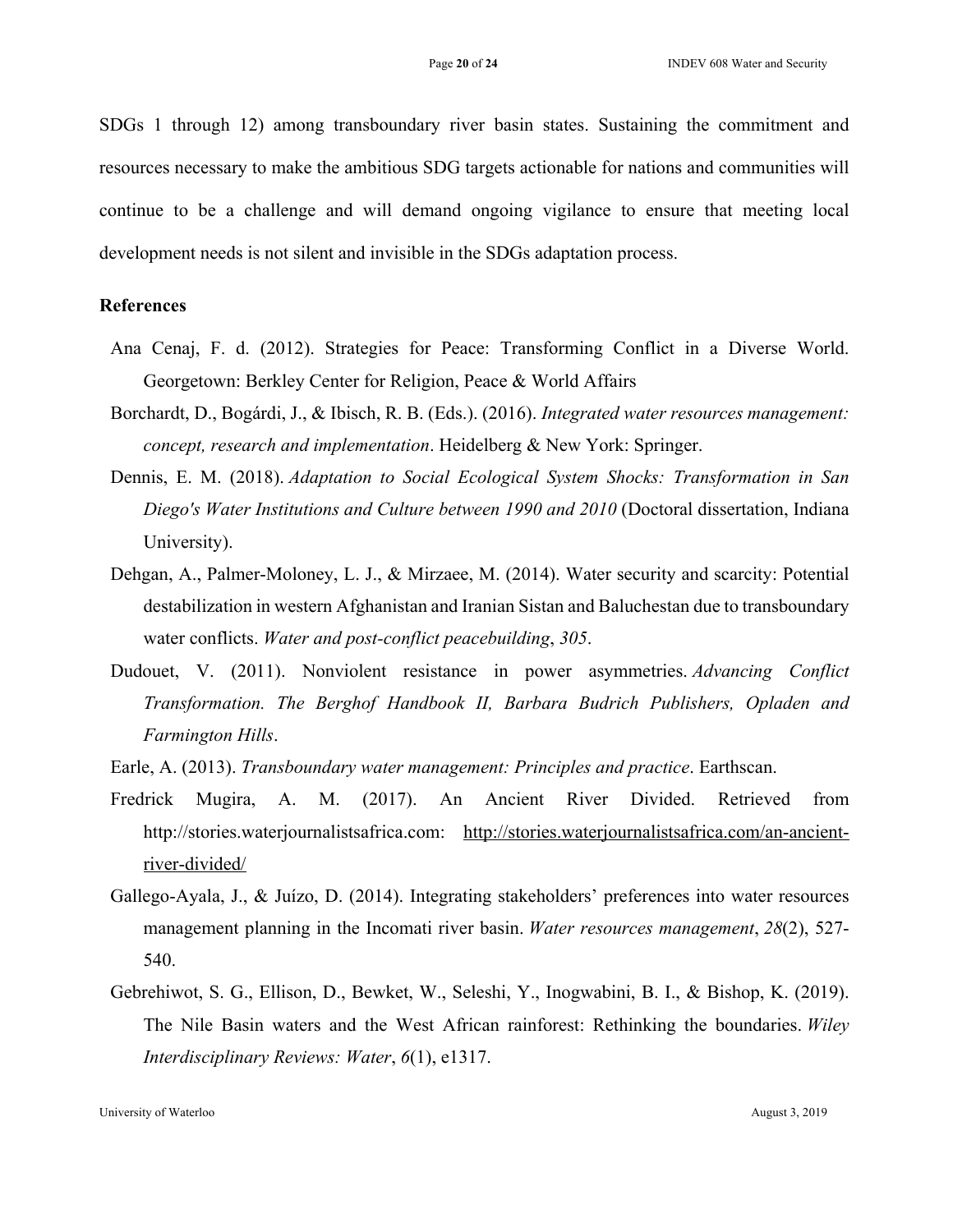- Gebreluel, G. (2014). Ethiopia's Grand Renaissance Dam: ending Africa's oldest geopolitical rivalry?. *The Washington Quarterly*, *37*(2), 25-37.
- Halle, S. (2009). From Conflict to Peace-building. *The role of Natural Resources and the Environment, Polic y Paper*, *1*.
- Jansky, L., Sklarew, D. M., & Uitto, J. I. (2005). Enhancing public participation and governance in water resources management. *Enhancing participation and governance in water resources management: Conventional approaches and information technology*, 3-18.
- Kameri-Mbote, P. G. (2007). *Water, ConfliCt, and Cooperation: lessons from the nile river Basin* (Vol. 4). Woodrow Wilson International Center for Scholars.
- Kennedy, K., Simonovic, S., Tejada-Guibert, A., de França Doria, M., & Martin, J. L. (2009). IWRM implementation in basins, sub-basins and aquifers: state of the art review. *The United Nations World Water Development Report*, *3*.
- Kibaroglu, A. (2019). State-of-the-art review of transboundary water governance in the Euphrates– Tigris river basin. *International Journal of Water Resources Development*, *35*(1), 4-29.
- Kliot, N., Shmueli, D., & Shamir, U. (2001). Institutions for management of transboundary water resources: their nature, characteristics and shortcomings. *Water Policy*, *3*(3), 229-255.
- Klasen, S., & Fleurbaey, M. (2018). Leaving no one behind: Some conceptual and empirical issues. *UN Department of Economic and Social Affairs*.
- Lederach, J. P. (1995). Conflict transformation in protracted internal conflicts: the case for a comprehensive framework. *Conflict transformation*, 201-222.
- McCracken, M., & Wolf, A. T. (2019). Updating the Register of International River Basins of the world. *International Journal of Water Resources Development*, 1-51.
- Mehtonen, K., Keskinen, M., & Varis, O. (2008). The Mekong: IWRM and institutions. In *Management of transboundary rivers and lakes* (pp. 207-226). Springer, Berlin, Heidelberg.
- Mirumachi, N., & Allan, J. A. (2007, November). Revisiting transboundary water governance: Power, conflict cooperation and the political economy. In *Proceedings from CAIWA international conference on adaptive and integrated water management: Coping with scarcity. Basel, Switzerland* (Vol. 1215).
- Savenije, H. H., & Van der Zaag, P. (2000). Conceptual framework for the management of shared river basins; with special reference to the SADC and EU. *Water policy*, *2*(1-2), 9-45.

University of Waterloo August 3, 2019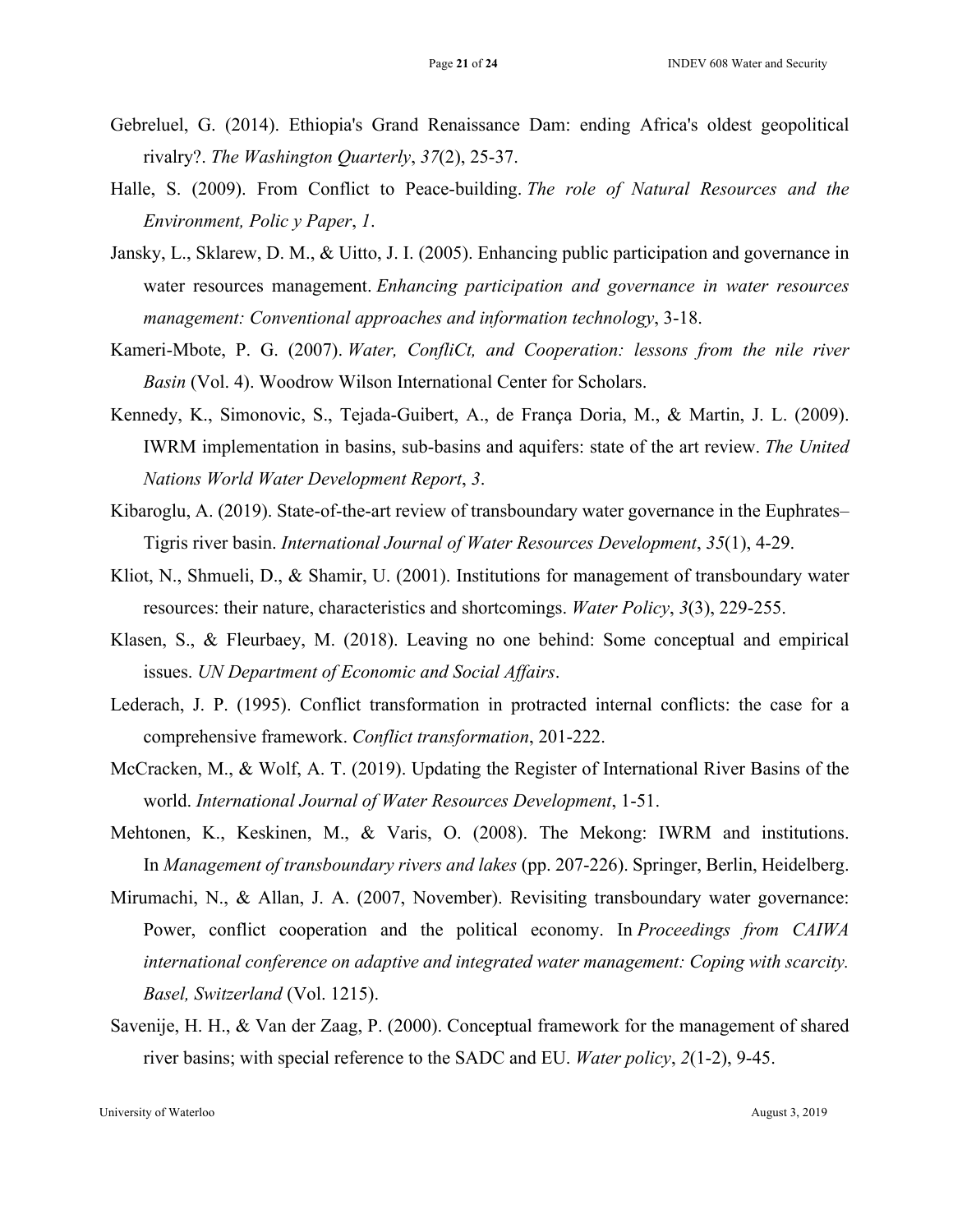- Scott, J. W. (2000). Transboundary cooperation on Germany's Borders: Strategic regionalism through multilevel governance. *Journal of Borderlands Studies*, *15*(1), 143-167.
- Senecal, C., & Madramootoo, C. A. (2013). Tools for the implementation of integrated water resources management (IWRM) in the Caribbean. *Water policy*, *15*(5), 859-870.
- Sharp, E. A., Thwaites, R., Curtis, A., & Millar, J. (2013). Trust and trustworthiness: conceptual distinctions and their implications for natural resources management. *Journal of Environmental Planning and Management*, *56*(8), 1246-1265.
- Susskind, L. (2013). Water and democracy: New roles for civil society in water governance. *International Journal of Water Resources Development*, *29*(4), 666-677.
- Swatuk, L. A., & Motsholapheko, M. (2008). Communicating integrated water resources management: from global discourse to local practice–chronicling an experience from the Boteti River sub-Basin, Botswana. *Physics and Chemistry of the Earth, Parts A/B/C*, *33*(8-13), 881- 888.
- Swatuk, L. A. (2005). Political challenges to implementing IWRM in Southern Africa. *Physics and Chemistry of the Earth, Parts A/B/C*, *30*(11-16), 872-880.
- Swain, A. (2016). Water and post-conflict peacebuilding. *Hydrological Sciences Journal*, *61*(7), 1313-1322.
- Thungngern, J., Sriburi, T., & Wijitkosum, S. (2017). Analytic Hierarchy Process for Stakeholder Participation in Integrated Water Resources Management. *Engineering Journal*, *21*(7), 87-103.
- Varis, O., Tortajada, C., & Biswas, A. K. (2008). *Management of transboundary rivers and lakes* (p. 271). Berlin: Springer.
- Water, U. N. (2017). Integrated Monitoring Guide for Sustainable Development Goal 6 on Water and Sanitation Good practices for country monitoring systems.
- Water, U. N. (2012). Status Report on The Application of Integrated Approaches to Water Resources Management. *United Nations Environment Programme: Nairobi, Kenya*.
- Winemiller, K. O., McIntyre, P. B., Castello, L., Fluet-Chouinard, E., Giarrizzo, T., Nam, S., ... & Stiassny, M. L. J. (2016). Balancing hydropower and biodiversity in the Amazon, Congo, and Mekong. *Science*, *351*(6269), 128-129.